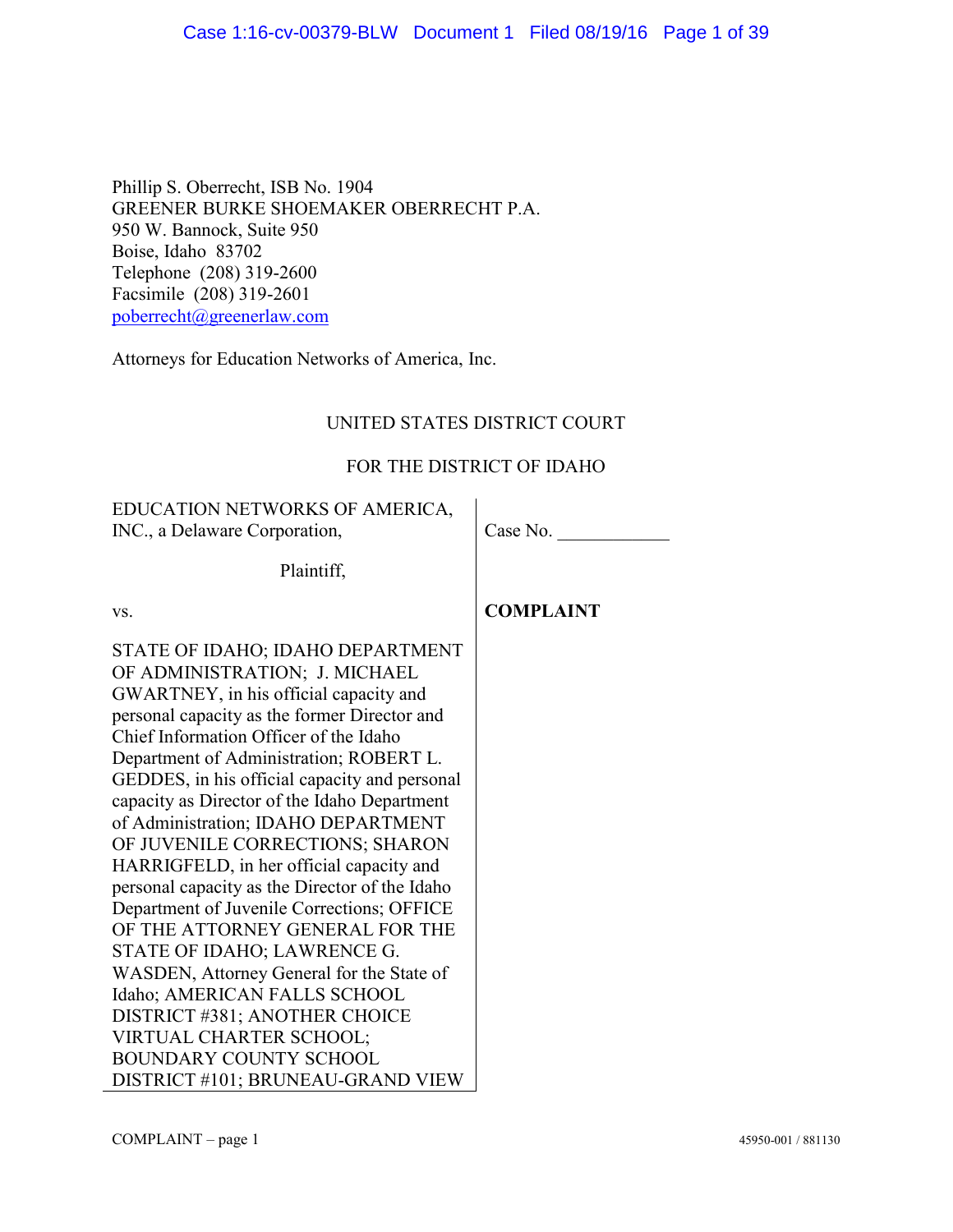JOINT SCHOOL DISTRICT #365; CAMAS COUNTY DISTRICT #121; CASCADE SCHOOL DISTRICT #422; CASTLEFORD DISTRICT #417; COTTONWOOD JOINT SCHOOL DISTRICT #242; EMMETT INDEPENDENT SCHOOL DISTRICT #221; FIRTH SCHOOL DISTRICT #59; FREMONT COUNTY JOINT SCHOOL DISTRICT #215; HIGHLAND SCHOOL DISTRICT #305; IDAHO ARTS CHARTER SCHOOL; IDAHO EDUCATIONAL SERVICES FOR THE DEAF AND THE BLIND #596; IDAHO DIGITAL LEARNING ACADEMY; JEROME SCHOOL DISTRICT #261; SALMON RIVER SCHOOL DISTRICT #243; KAMIAH JOINT SCHOOL DISTRICT #304; KUNA SCHOOL DISTRICT #3; MELBA SCHOOL DISTRICT #136; WEST ADA SCHOOL DISTRICT #2, formerly known as MERIDIAN SCHOOL DISTRICT #2; MIDDLETON SCHOOL DISTRICT #134; MOSCOW SCHOOL DISTRICT #281; MOUNTAIN HOME SCHOOL DISTRICT #193; MOUNTAIN VIEW SCHOOL DISTRICT #244; NAMPA SCHOOL DISTRICT #131; NEW PLYMOUTH SCHOOL DISTRICT #372; OROFINO JOINT SCHOOL DISTRICT #171; PAYETTE SCHOOL DISTRICT #371; POCATELLO/ CHUBBUCK SCHOOL DISTRICT #25; RIRIE SCHOOL DISTRICT #252; SNAKE RIVER SCHOOL DISTRICT #52; TETON COUNTY SCHOOL DISTRICT #401; TWIN FALLS SCHOOL DISTRICT #411; WEST BONNER COUNTY SCHOOL DISTRICT #83; WEST JEFFERSON SCHOOL DISTRICT #253; WEST SIDE JOINT SCHOOL DISTRICT #202; SNAKE RIVER SCHOOL COMMUNITY LIBRARY,

Defendants.

Education Networks of America, Inc. ("ENA"), for its complaint against the Defendants,

alleges and complains as follows: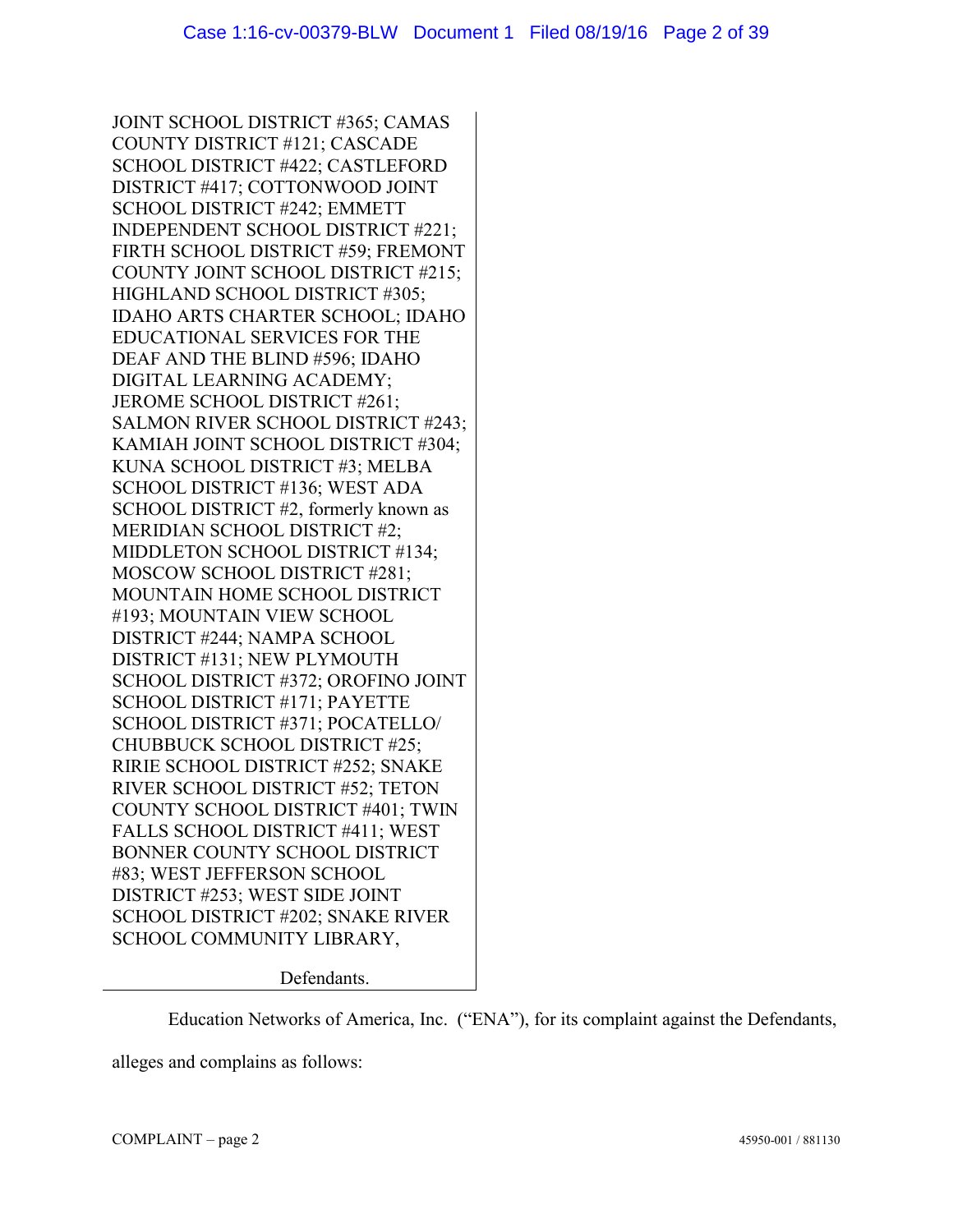#### **INTRODUCTION**

1. This is an action to recover just compensation from the State of Idaho, select individuals, acting under color of state law and in their individual capacities, and designated state agencies, school districts and libraries throughout the state of Idaho, for services rendered by ENA and accepted and used by said Defendants between 2009 and 2015. The compensation due and owing to ENA was legally authorized and appropriated by the Idaho State Legislature. Despite acknowledging the failure to pay for services rendered, the Defendants have refused to pay more than \$4 million of aging invoices. In addition, the Attorney General has recently demanded the return of the monies that the State had previously paid on invoices that it had approved for services rendered by ENA to the State for the benefit of the State and its agencies, school districts, and libraries. (The school districts and libraries will be referred to hereinafter as "Districts.") Accordingly, ENA also seeks injunctive relief barring the Attorney General from seeking recovery of monies that it has paid for services that it ordered and accepted.

2. As detailed in this Complaint, ENA was awarded a contract in 2009 to build and manage a "high-bandwidth telecommunications distribution system for distance learning in public schools, libraries and state agencies, referred to herein as the Idaho Education Network ("IEN"). The award was made by the State; the contract was controlled by the State; and the scope of work ENA was to perform was determined by the State, in its sole discretion. The State has admitted that it ordered services, ENA provided services as ordered, that the State received value for the services and owes ENA payment for those services. The Districts were entitled to order services under the same contract, ordered services, ENA provided the services as ordered, the Districts received the value of those services and the Districts owe ENA payment for those services.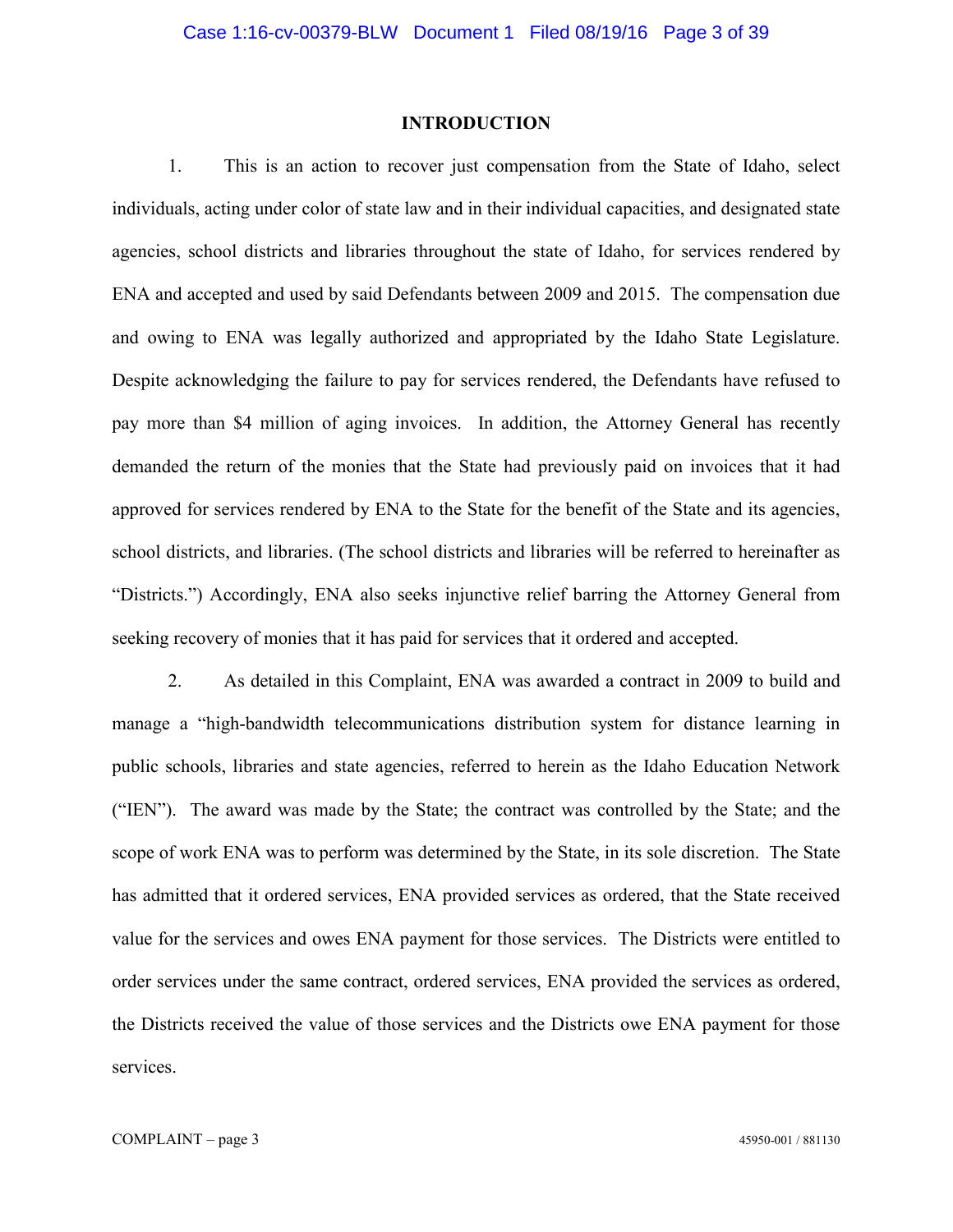# Case 1:16-cv-00379-BLW Document 1 Filed 08/19/16 Page 4 of 39

3. Despite rendering services as requested by the State of Idaho and Districts, ENA has not been paid for those services. The State and its Districts have failed and refused to pay more than \$4 million for services rendered as long ago as March 2013.

4. Moreover, on August 9, 2016, the Idaho Attorney General demanded repayment of all sums paid by the State to ENA for the IEN, asserting that such payments for services previously rendered and paid for by the State were "advances." This demand arrived fifteen days after the Director of the Department of Administration, State of Idaho, had issued a letter in which he concluded that there had not been any "advances" noting both that "I do not believe that money was paid prior to services being provided under the state service contracts" and that ENA had "continued to provide services for a significant period of time for which they have received no payment from the state."

5. The demand of the Attorney General is specifically based upon a ruling by the Idaho Supreme Court in an opinion that issued on March 1, 2014. In that same opinion, the Idaho Supreme Court issued rulings against ENA that deprived it of its rights to substantive and procedural due process, as will be explained further herein. Among other holdings, the Court held in the opinion referred to herein as "*Syringa II*" that it could exercise jurisdiction over ENA to declare its contract with the State void despite three years previous in *Syringa I* having dismissed ENA from this same litigation before there was any allegation in the underlying complaint that the contract that it had been performing for five years was void.

6. The genesis for the Supreme Court's ruling in *Syringa II* was the Supreme Court's conclusion that ENA's contract to provide services to the State of Idaho was void as a result of unilateral actions taken the State of Idaho and its officials.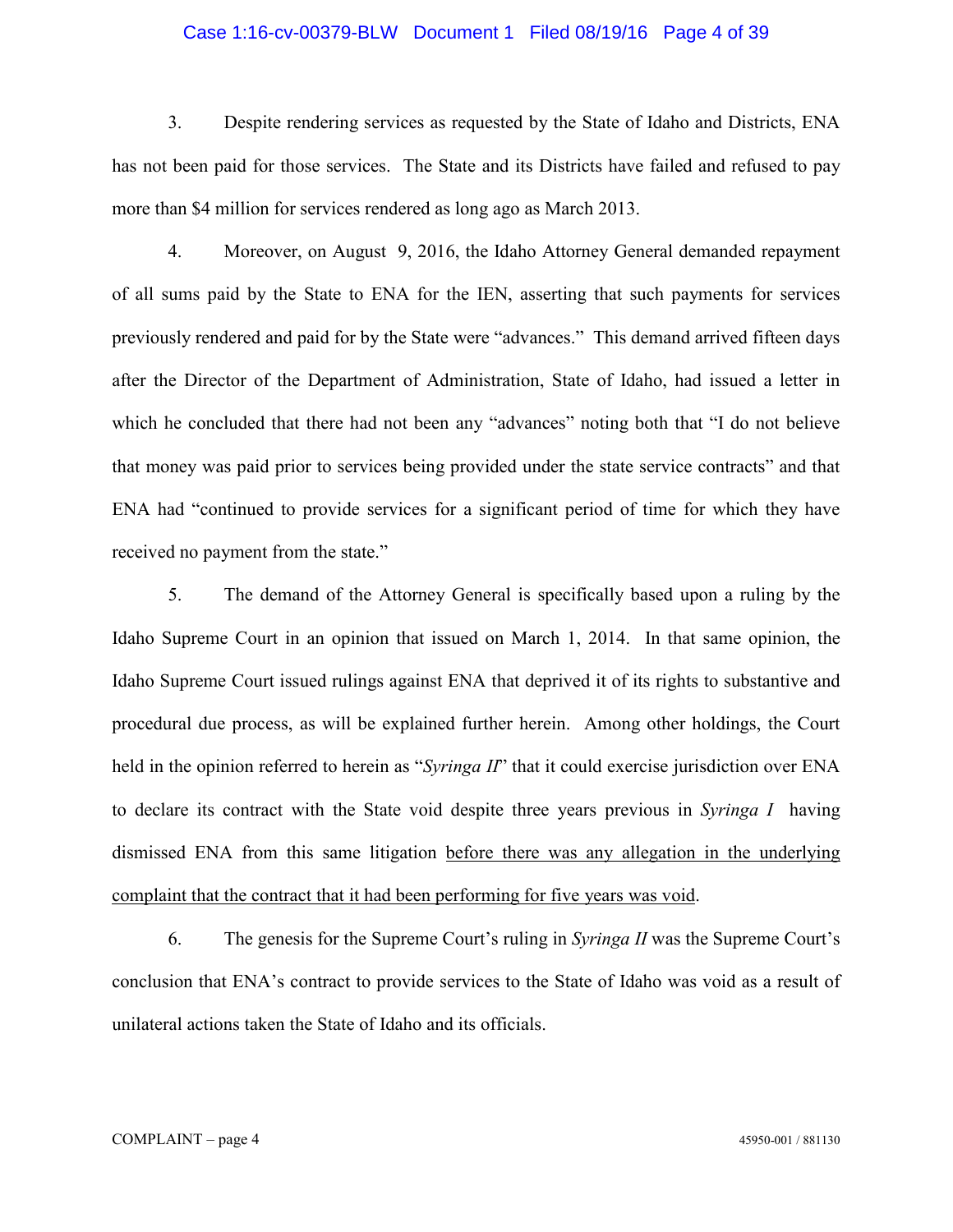# Case 1:16-cv-00379-BLW Document 1 Filed 08/19/16 Page 5 of 39

7. ENA sues to recover the value of its services that have been rendered to the State of Idaho, for damages as a result of the violation of its rights to substantive and procedural due process, and for injunctive and equitable relief, forcing the State to pay for services that it ordered under a contract since declared void as a result of unilateral actions taken by the State of Idaho.

## **PARTIES**

8. Plaintiff ENA is a Delaware corporation with its principal place of business in Nashville, Tennessee.

9. ENA Services, LLC is a wholly owned subsidiary of ENA. For the purposes of this litigation, they shall be referred to jointly as "ENA."

10. Defendant State of Idaho is one of the fifty United States of America.

11. Defendant Office of the Idaho Attorney General is the executive branch department of the State of Idaho that has demanded repayment of all sums paid by the State to ENA for the IEN, asserting that such payments for services previously rendered and paid for by the State were "advances."

12. Defendant Lawrence G. Wasden is a resident of the State of Idaho and is the Attorney General of the State of Idaho.

13. Defendant Department of Administration is the executive branch department of the State of Idaho that is responsible for the procurement of goods and services for most State agencies and it provided oversight for the IEN. *See generally* Idaho Code § 67-5745D(3). The Department of Administration procured telecommunication services from ENA on behalf of the Defendant State Agencies and Districts.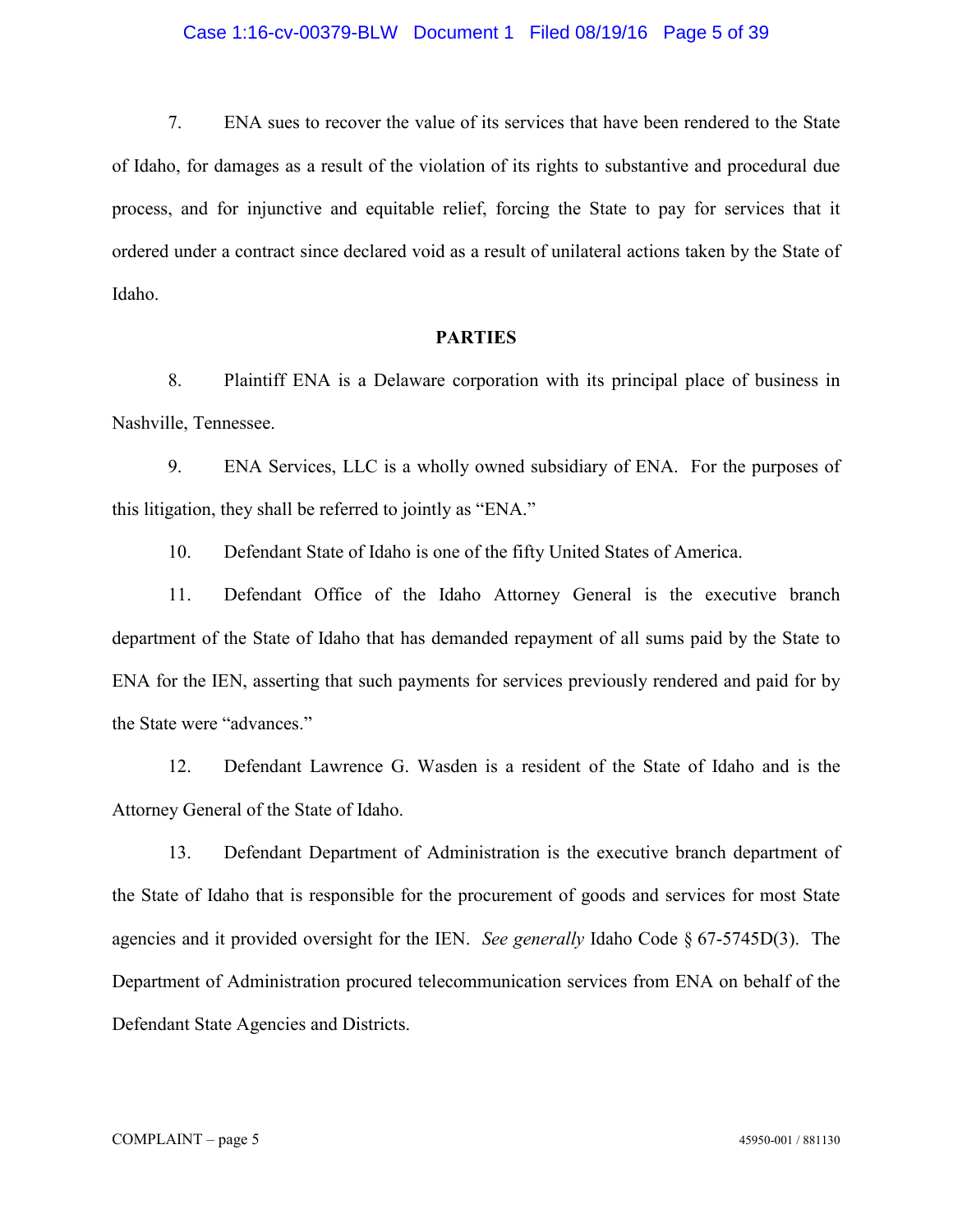# Case 1:16-cv-00379-BLW Document 1 Filed 08/19/16 Page 6 of 39

14. Defendant J. Michael "Mike" Gwartney, is a resident of the State of Idaho and was the Director of the Idaho Department of Administration when the contracts described in this Complaint were awarded.

15. Defendant Robert L. Geddes, is a resident of the State of Idaho, and the current Director of the Idaho Department of Administration.

16. Defendant Department of Juvenile Corrections is a governmental agency of the State of Idaho that ordered, used, received, and controlled ENA's services but has failed to pay for some of those services.

17. Defendant Sharon Harrigfeld is the Director of the Idaho Department of Juvenile

Corrections.

18. The Defendant Districts are local governmental entities and instrumentalities of the State of Idaho that ordered, used, received, and controlled ENA's services but have failed to pay for some of those services. They include:

- American Falls School District  $#381$ ;
- Another Choice Virtual Charter School;
- $\bullet$  Boundary County School District #101;
- Bruneau-Grand View Joint School District  $#365$ ;
- Camas County District  $#121$ ;
- Cascade School District  $#422$ ;
- Castleford District  $#417$ ;
- Cottonwood Joint School District  $#242$ ;
- $\bullet$  Emmett Independent School District #221;
- $\bullet$  Firth School District #59;
- Fremont County Joint School District  $#215$ ;
- $\bullet$  Highland School District #305;
- Idaho Arts Charter School;
- $\bullet$  Idaho Educational Services For The Deaf And The Blind #596;
- Idaho Digital Learning Academy;
- Jerome School District  $#261$ ;
- Salmon River School District  $#243$ ;
- Kamiah Joint School District #304;
- Kuna School District  $#3$ ;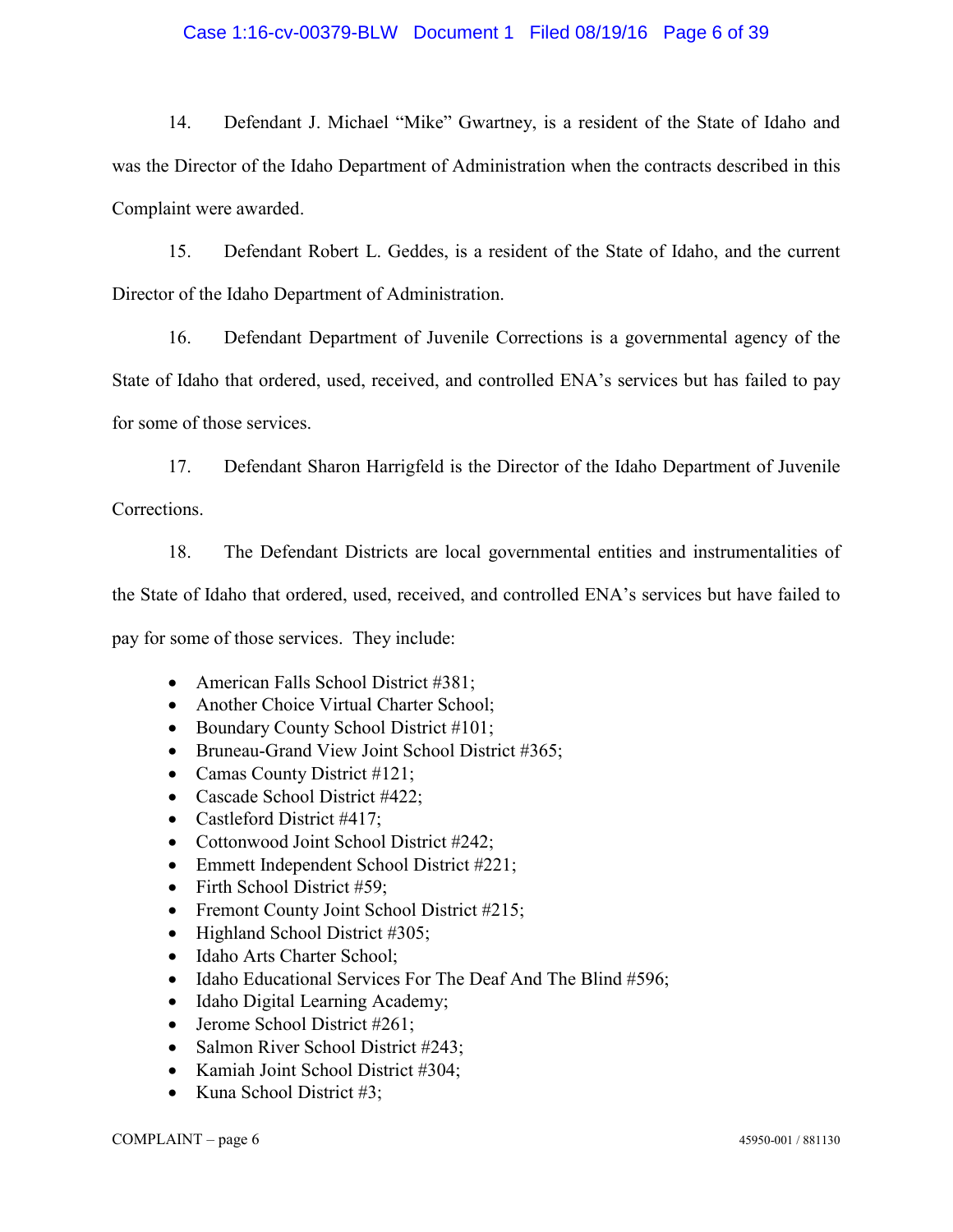- Melba School District  $#136$ ;
- West Ada School District  $#2$ , formerly known as Meridian School District  $#2$ ;
- Middleton School District  $#134$ ;
- Moscow School District  $#281$ ;
- Mountain Home School District  $#193$ ;
- Mountain View School District  $#244$ ;
- Nampa School District  $#131$ ;
- New Plymouth School District  $#372$ ;
- Orofino Joint School District  $#171$ ;
- Payette School District  $#371$ ;
- Pocatello/ Chubbuck School District  $#25$ ;
- Ririe School District  $#252$ ;
- Snake River School District  $#52$ ;
- Teton County School District #401;
- Twin Falls School District  $#411$ ;
- West Bonner County School District #83;
- $\bullet$  West Jefferson School District #253;
- West Side Joint School District  $#202$ ; and
- Snake River School Community Library.

# **JURISDICTION & VENUE**

19. Court has original jurisdiction over this action pursuant to 28 U.S.C. §1331 and

§1343(a), because the cause of action arises, in part, out of the Constitution and laws of the United States.

20. The Court may also exercise supplemental jurisdiction over ENA's state law claims pursuant to 28 U.S.C. §1367(a), because the claims arise out of the same case and controversy as ENA's federal claims.

21. Venue is appropriate pursuant to 28 U.S.C. § 1391 because all defendants are residents of the State in which the district is located.

# **GENERAL ALLEGATIONS**

# **A. The Idaho Education Network**

22. In 2008, the Idaho State Legislature determined that: (a) Idaho does not have a statewide coordinated and funded high-bandwidth education network; (b) such a network would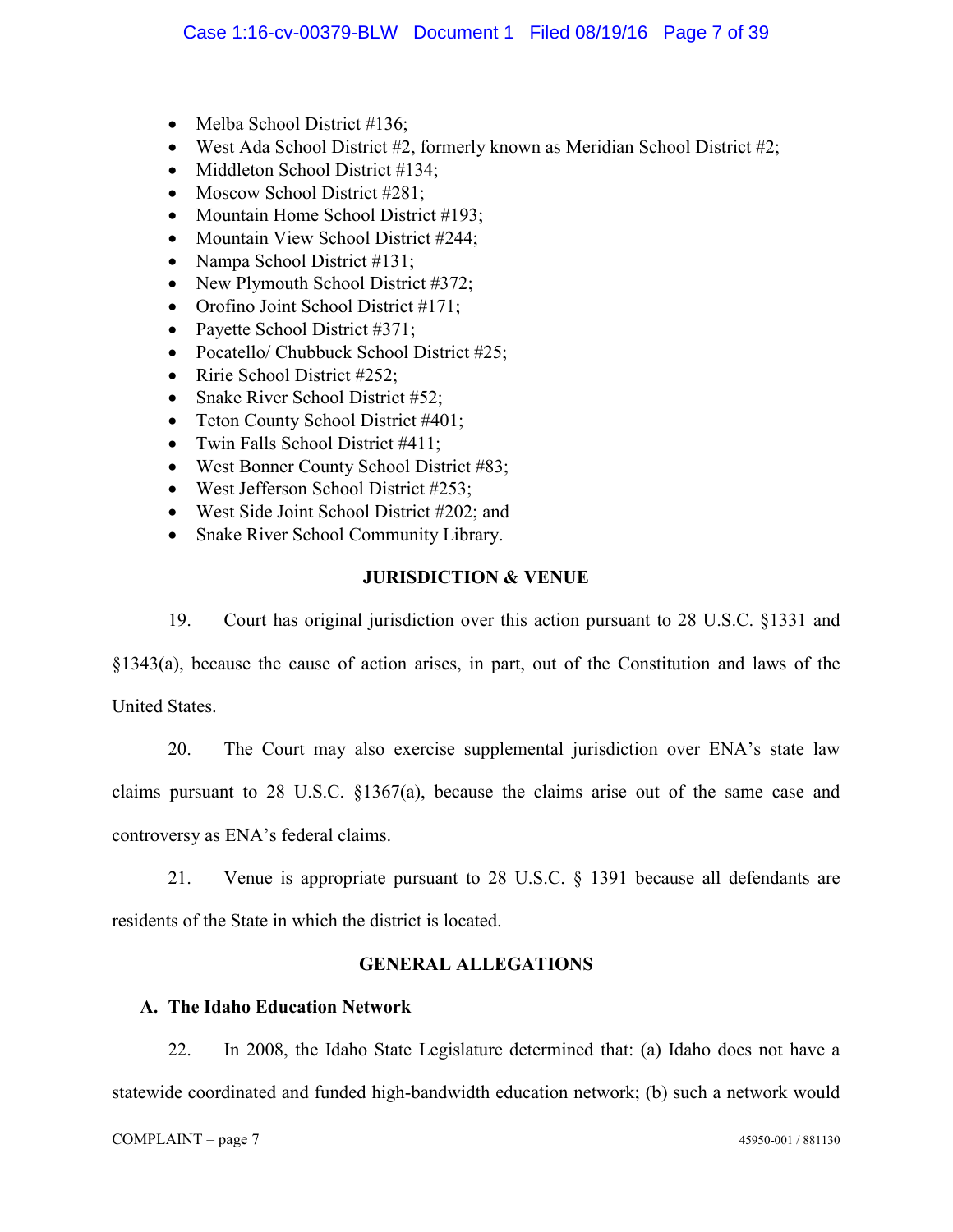## Case 1:16-cv-00379-BLW Document 1 Filed 08/19/16 Page 8 of 39

enable required and advanced courses, concurrent enrollment, and teacher training to be deliverable to all public high schools through an efficiently-managed statewide infrastructure; and (c) leveraging demand at the statewide level would provide overall benefits and efficiencies in the procurement of telecommunications services, including high-bandwidth connectivity, internet access, purchases of equipment, federal subsidy program expertise and other related services. Idaho Code § 67-5745D(1).

23. In furtherance of these goals, the Legislature authorized the creation of the IEN. *See* Idaho Code §§ 67-5745D and 67-5745E.

24. IEN was planned to be, and ultimately became, a coordinated, statewide telecommunications distribution system, including two-way interactive video, data, internet access and other telecommunications services for providing distance learning and connecting each instruction of higher education and other locations as necessary to facilitate distance education, teacher training and other related services for distance learning for Idaho public schools. *See* Idaho Code § 67-5745D(2).

25. To implement its stated public policies with respect to the IEN, the Legislature mandated that the Department of Administration utilize technology to facilitate comparable access to educational opportunities for all students, be a leader in the use of technology to deliver advanced high school curricula, concurrent college credit, and ongoing teacher training on an equitable basis throughout the state; and leverage Idaho's statewide purchasing power to promote private sector investment in telecommunications infrastructure that will benefit other technology applications such as telemedicine, telecommuting, telegovernment and economic development. *See* Idaho Code § 67-5745E(2).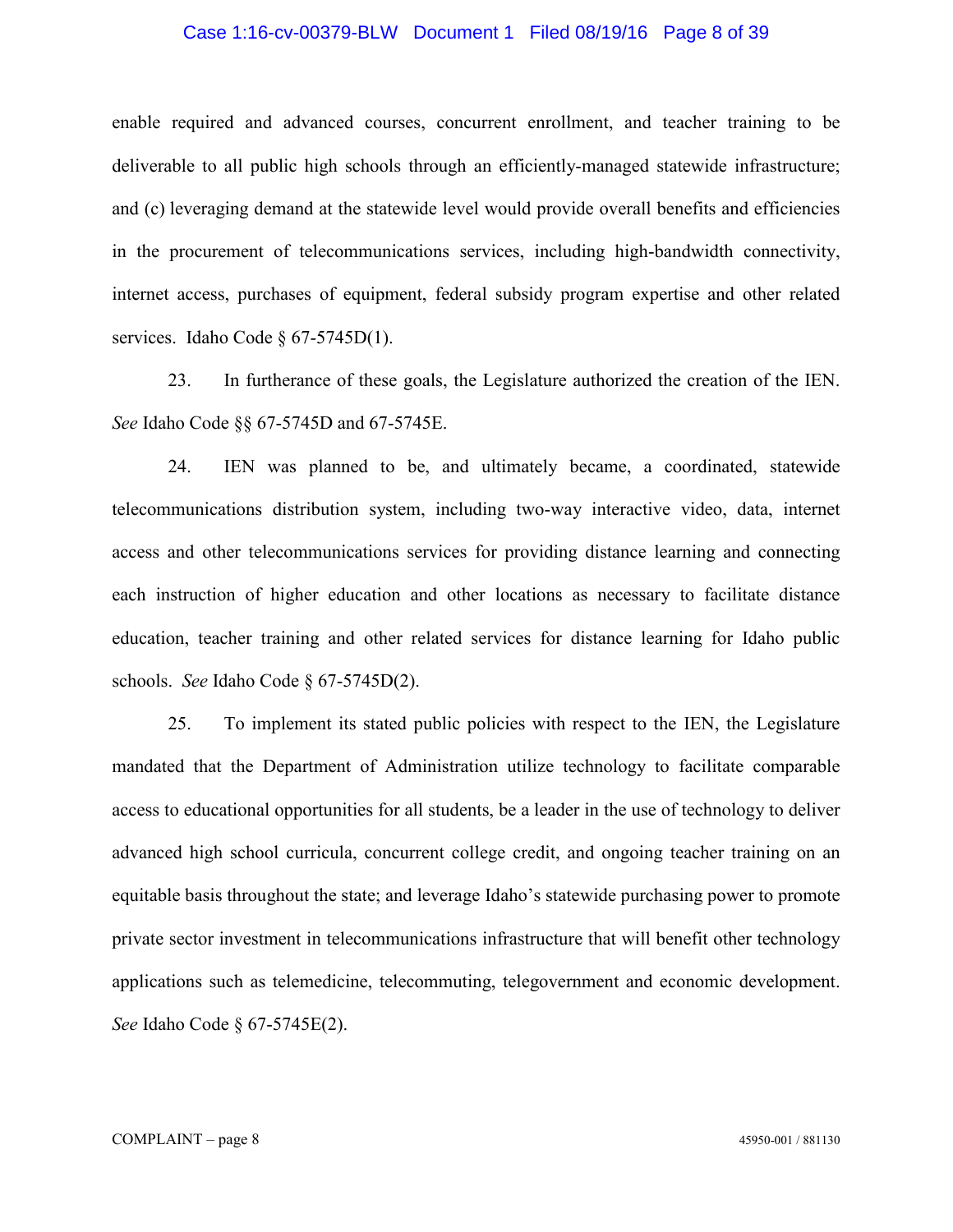# Case 1:16-cv-00379-BLW Document 1 Filed 08/19/16 Page 9 of 39

26. Idaho Code Section 67-5745E(7), in turn, "created in the state treasury the Idaho education network fund. Moneys in the fund shall consist of funds received from state appropriations, grants, federal moneys, donations or funds from any other source." The Legislature further provided that "[m]oneys in the fund may be expended, pursuant to appropriation, for implementation and ongoing costs of the IEN." *Id.*

27. Idaho Code §§ 67-5745D and 67-5745E were lawfully passed by the Legislature and duly approved by the Governor.

28. Therefore, all orders and expenditures by the State to implement the IEN were duly authorized by law.

## **B. State Agency Network Services**

29. Idaho Code Section  $67-5747(1)(a)(i)-(v)$  "authorized and directed" the Department of Administration to "control and approve the acquisition and installation of all communications equipment and facilities for all departments and institutions of state government, [except institutions of higher education, elected executive officers, the legislative and judicial departments, and public safety and microwave equipment]."

30. Therefore, all orders and expenditures by the State to procure State agency network services were duly authorized by law.

## **C. Request for Proposals No. 02160**

31. In December 2008, the Idaho Department of Administration, through the Division of Purchasing, issued Request for Proposals ("RFP") No. 02160 to procure telecommunication services and related services and equipment for both the IEN and state agency networks.

32. CenturyLink (then known as Qwest) and ENA each submitted bids in response to RFP No. 02160.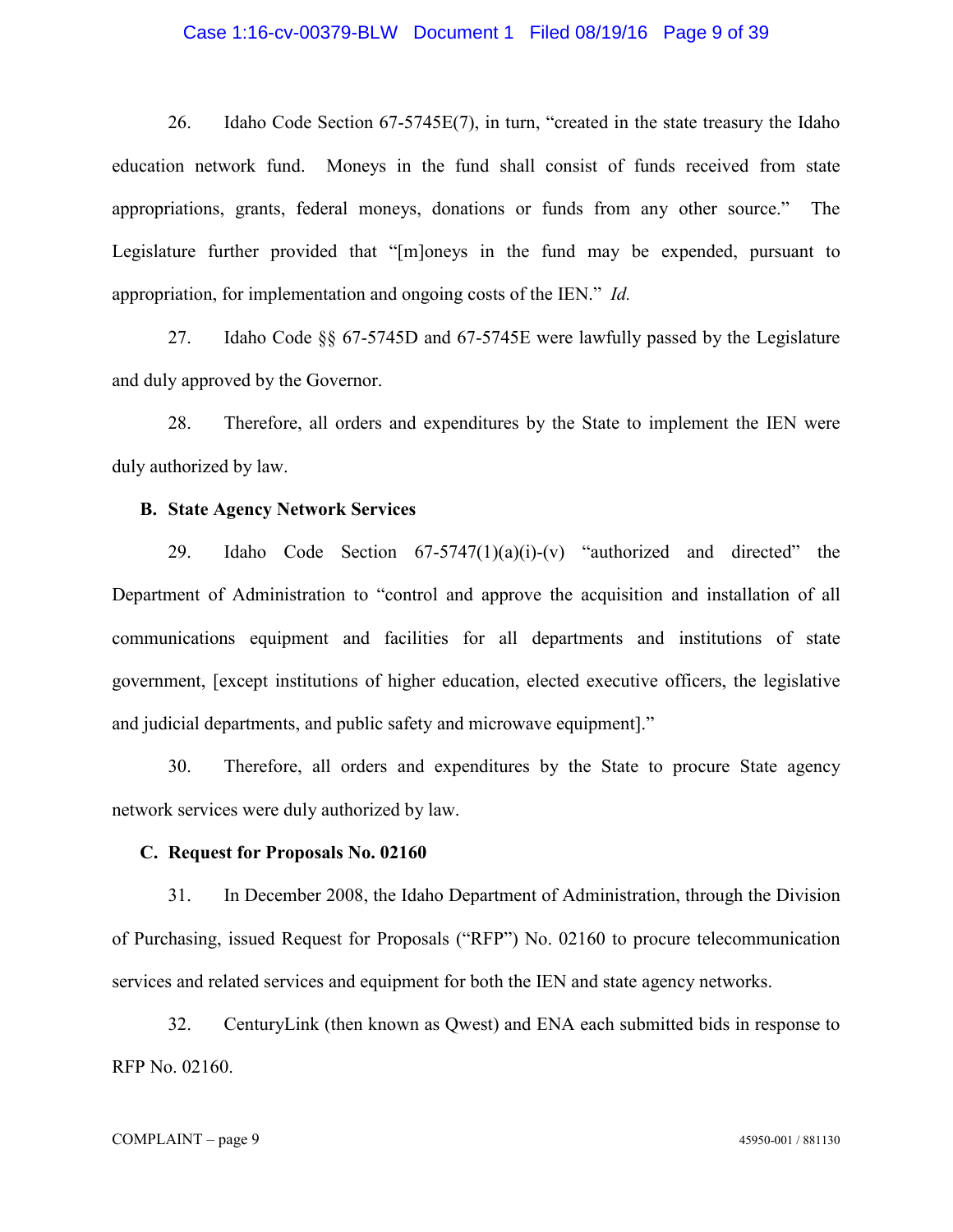## Case 1:16-cv-00379-BLW Document 1 Filed 08/19/16 Page 10 of 39

33. In preparing its response to the RFP, ENA entered into a "Teaming Agreement" with Syringa Networks, LLC, an Idaho Limited Liability Company, to provide, among other things the physical connectivity ("circuits") required to connect the schools and state agencies of the IEN, and submitted a response as the "IEN Alliance."

34. A response to a request for proposal is an offer.

35. On or about January 20, 2009, Department of Administration issued a Letter of Intent advising bidders of the State of Idaho's intent to award the project to Qwest and ENA, but not the "IEN Alliance."

36. On January 28, 2009, the Department of Administration issued two identical Statewide Blanket Purchase Orders to Qwest (SBPO 1308) and ENA (SBPO 1309), awarding each an identical contract related to the IEN and state agency projects. As a consequence, both ENA and Qwest were contractually obligated to provide identical services under their respective SBPOs.

37. The issuance of an award is an acceptance of the offer of the response to the request for proposal.

38. A written contract was formed as a result of the State's acceptance of the offers made by ENA and CenturyLink. The responses to the RFP 02160 were signed by the parties to be charged, ENA and CenturyLink, and the acceptance of the offers were the awards signed by a duly authorized officer of the State of Idaho.

39. The contract that was formed as a result of these writings could only be amended by a writing signed by both parties.

40. The State never intended, and its RFP No. 02160 did not contemplate, building two IENs.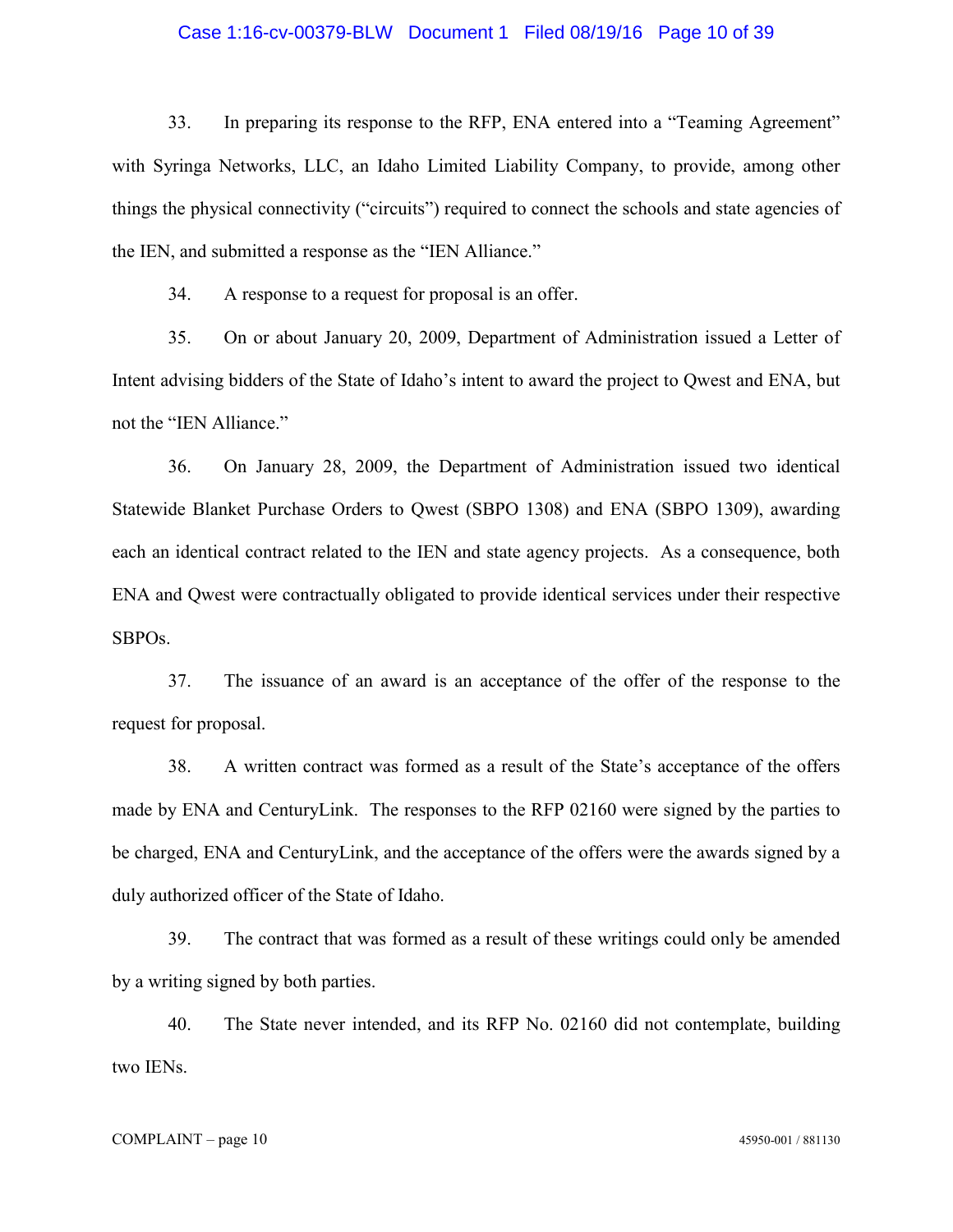## Case 1:16-cv-00379-BLW Document 1 Filed 08/19/16 Page 11 of 39

41. As with any issuance of dual awards, the State has the right to determine when to purchase under either of the awards. For example, the State routinely issues multiple awards for the purchase of motor vehicles, obligating all awardees to sell the vehicles offered in response to the request for proposal, and granting the state the right to purchase a needed vehicle from any of the co-awardees.

42. On February 26, 2009, the State unilaterally issued "amendments" that stated the State's intent as to which services would be ordered from each vendor. Through amendments to the initial purchase orders (designated Amendment No. 1 to SBPO 1308 and Amendment No. 1 to SBPO 1309 (collectively "Amendments No. 1")), the State stated its intent that ENA would be the service provider of record for the IEN, gave ENA responsibility to coordinate delivery of all IEN network services and support, and directed ENA to use CenturyLink as the contractor for IEN technical network services.

43. The State, through its Department of Administration *unilaterally* determined which IEN services it would acquire from each winning bidder.

44. The "amendments" did not require the signature of either ENA or Qwest, and were not signed by either party.

45. The Amendments did not obligate the State to purchase any services.

46. Although unilaterally designated "amendments" by the state, the amendments could not legally amend the awards or release ENA and CenturyLink from their contractual obligations; rather, they were merely statements of intent as to which services the State would purchase under either contract in order to avoid duplication of purchases.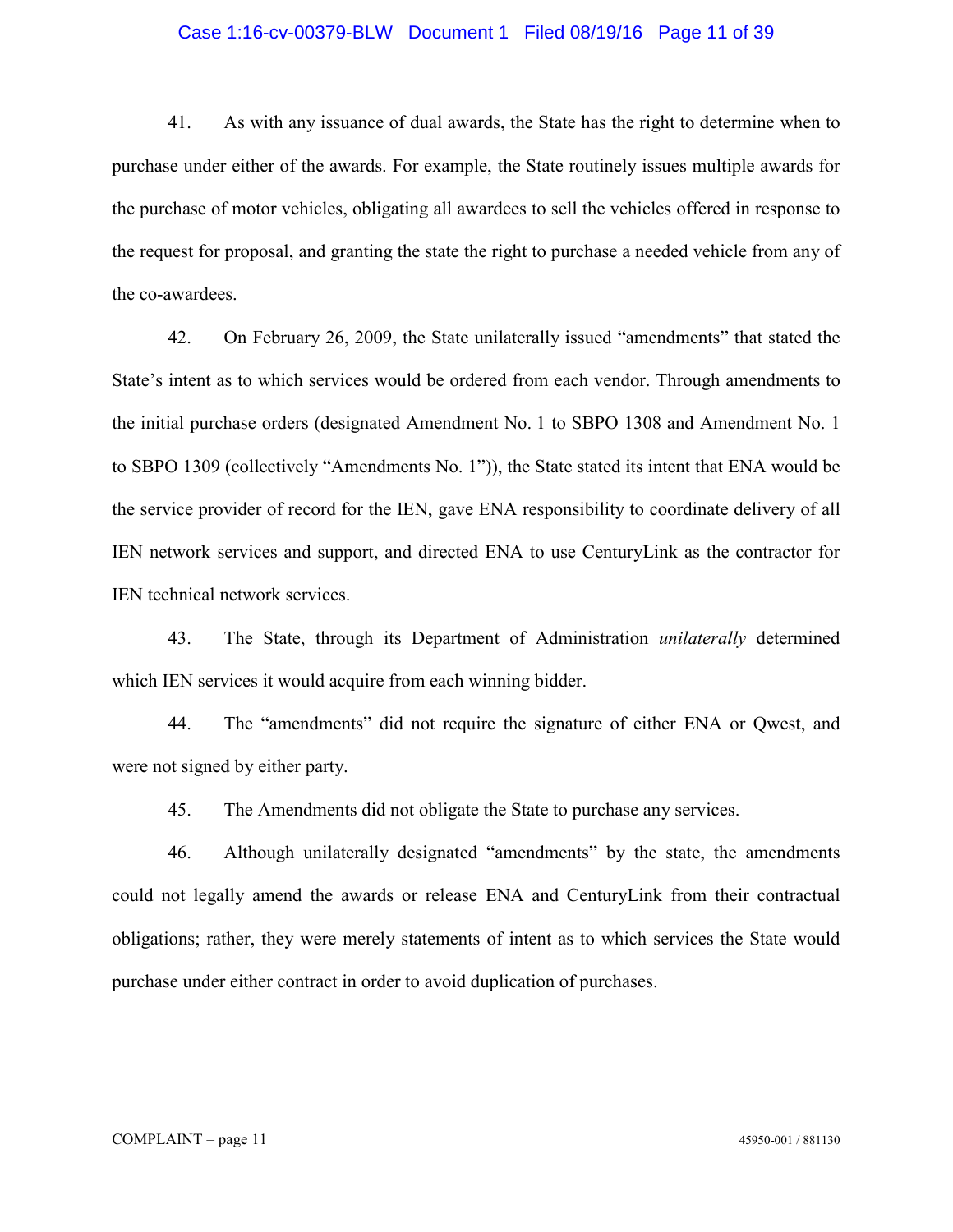## Case 1:16-cv-00379-BLW Document 1 Filed 08/19/16 Page 12 of 39

47. The Attorney General's assigned representative reviewed, revised, and approved

the Amendments No. 1 that provided ENA and CenturyLink guidance as to which services that it would purchase under each contract.

48. The practical effect of the "amendments" was to express the State's intent to use

CenturyLink to provide the services that Syringa had anticipated providing under its Teaming

Agreement with ENA.

49. Mike Gwartney, then the Director of the Department of Administration, later

signed a letter to Syringa outlining the State's reasoning:

After the initial award, *Administration then unilaterally determined how best to divide the work between the two awardees/contractors*. Administration's determination was based upon the individual strengths of each awardees/contractors' proposals. For example, ENA had expertise in providing E-rate services and providing video teleconferencing operations. Qwest had expertise in providing the technical operations (i.e., the backbone). Before Amendment 1 to SBPO 01308 and SBPO 01309 were issued, Administration contemplated various ways to divide the responsibilities between Qwest and ENA, including but not limited to dividing the services to be provided by Qwest and ENA regionally. However, the division of responsibilities reflected in the Amendment 1s is a reflection of what Administration believed would best serve the State of Idaho and the schools.

(Letter from M. Gwartney to G. Lowe (July 24, 2009) at 2 (emphasis added)).

50. This letter was drafted by a representative of the Attorney General's Office.

51. On a telecommunications circuit-by-circuit basis, the State of Idaho ordered services from ENA and CenturyLink under SBPOs 1308 and 1309 to create the Idaho Education Network. Each order of services was specific to a circuit required by the IEN, and was placed only after each circuit had been designed, engineered and priced. Although the state ordered services in a manner consistent with the intentions expressed in the "amendments," ENA and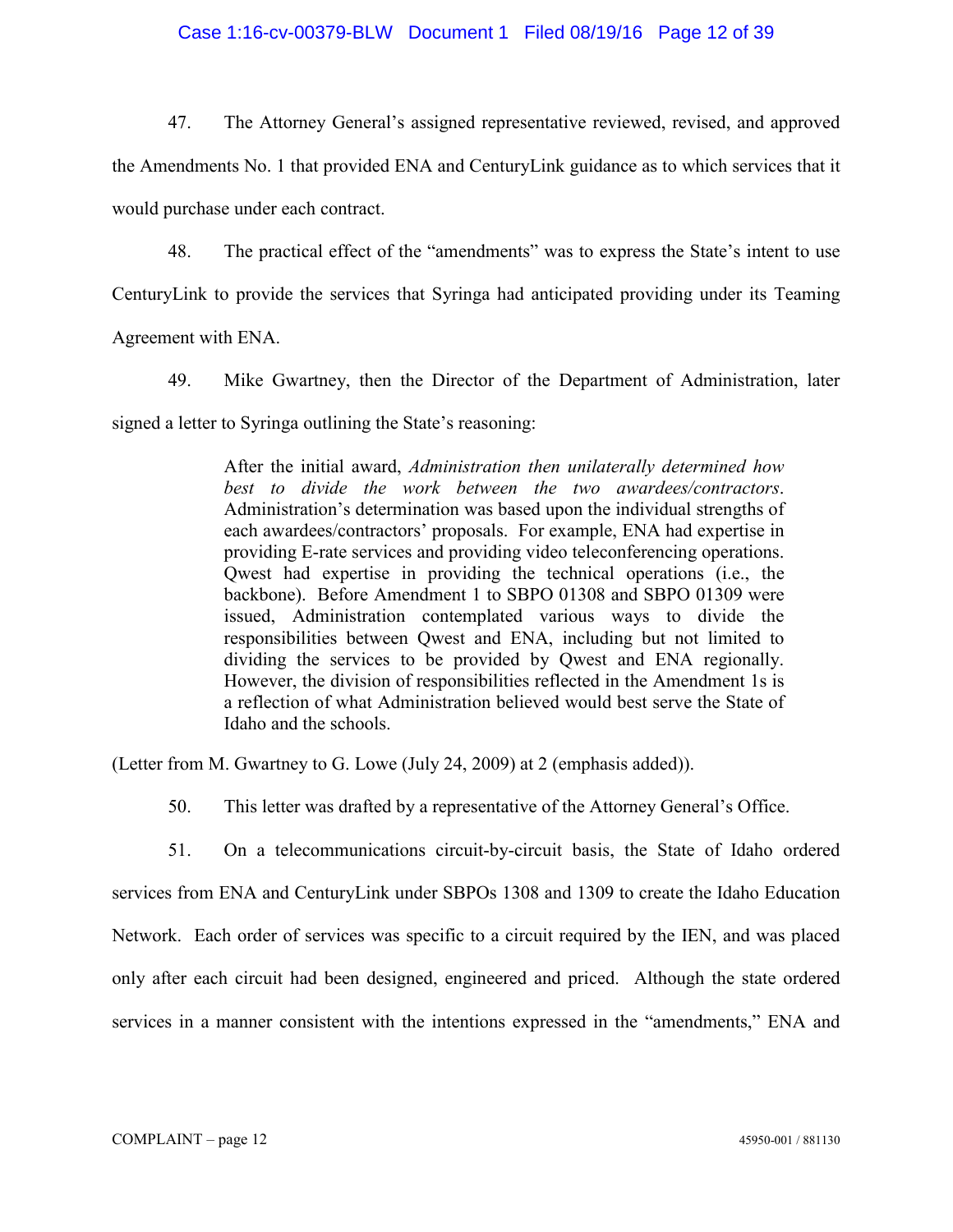## Case 1:16-cv-00379-BLW Document 1 Filed 08/19/16 Page 13 of 39

CenturyLink's obligations to provide services were governed by the SBPOs 1308 and 1309 that issued on January 28, 2009.

52. As ENA only issued invoices for payment after service was instituted, the state never paid ENA for services before they had been rendered. Prior to issuing the first invoice for actual service, ENA had expended substantial resources in designing, engineering and installing the circuits necessary to connect a particular school to the internet and the circuits internal to the school to allow those within the school building to enjoy internet access.

53. Accordingly, the State of Idaho has never paid ENA for services that were not actually rendered.

54. On December 15, 2009, Syringa filed an action in the Fourth Judicial District of the State of Idaho, docket no CV OC 0923757, styled, "Syringa Networks, LLC, an Idaho Limited Liability Company, Plaintiff, vs. Idaho Department of Administration, J. Michael "Mike" Gwartney, in his personal and official capacity as Direct of and Chief Information Officer of the Idaho Department of Administration, Jack G. ("Greg") Zickau, in his personal and official capacity as Chief Technology Officer and Administrator of the Office of the CIO, ENA Services, LLC, a Division of Education Networks of America, Inc. a Delaware Corporation, Qwest Communications Company, LLC a Delaware Limited Liability Company, Defendants." This is referred to herein as the *"Syringa Complaint.*" Orders entered in this lawsuit resulted in the appeals to the Idaho Supreme Court that resulted in the issuance of opinions of the Idaho Supreme Court on March 29, 2013 ("*Syringa I"*) and ("*Syringa II"*) that issued on March 1, 2016.

55. As filed on December 15, 2009, the *Syringa Complaint* did not challenge the original awards to ENA and CenturyLink.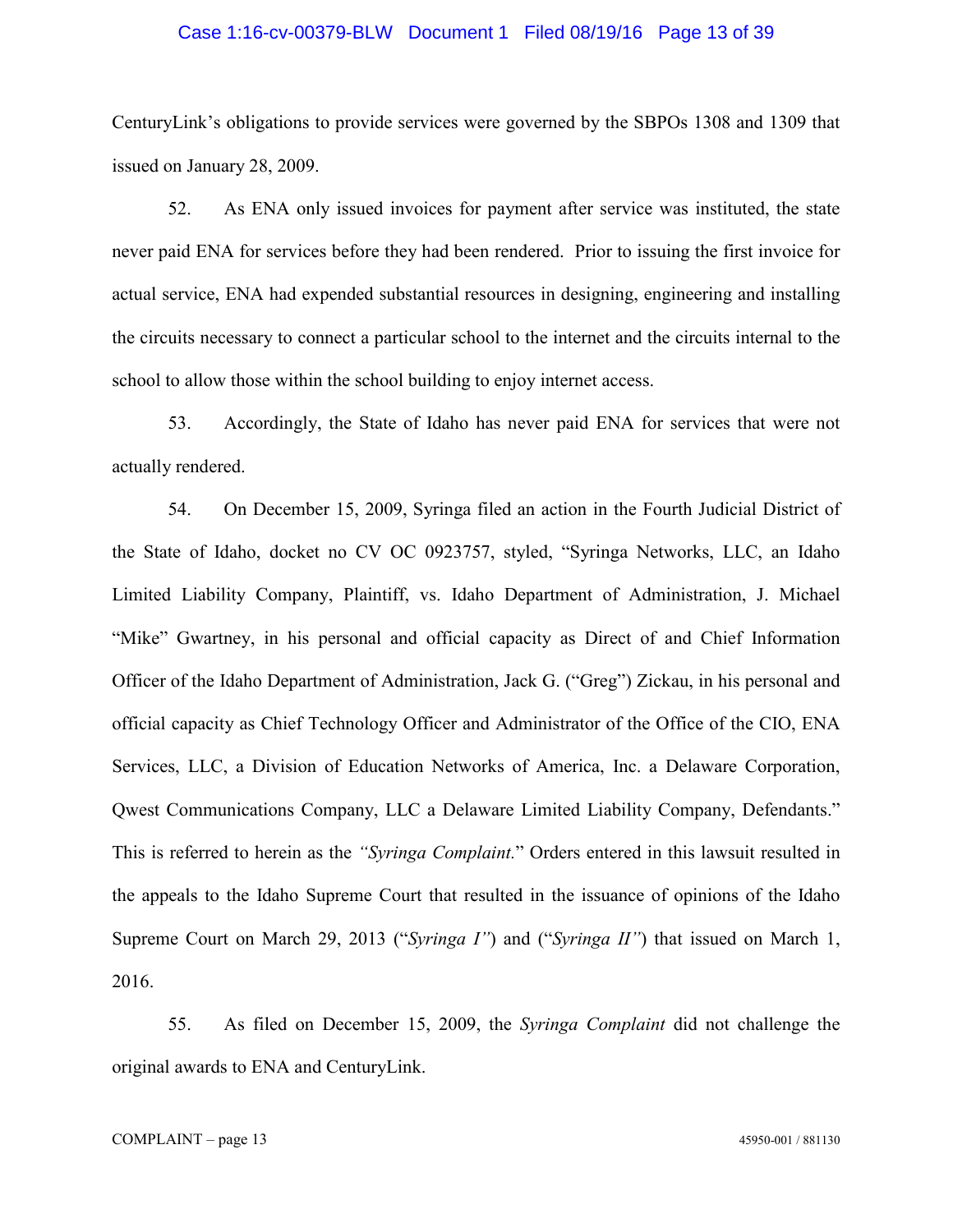## Case 1:16-cv-00379-BLW Document 1 Filed 08/19/16 Page 14 of 39

56. As filed on December 15, 2009, the *Syringa Complaint* did not challenge the "amendment" that identified the work that the state intended to order from ENA under SBPO 1309. In its prayer for relief, Syringa sought a "Declaratory judgment including a finding that the contract and/or purchase orders) between DOA and Qwest are unlawful, and thus void;" and sought "Temporary, preliminary and permanent orders enjoining Qwest's involvement in the IEN implementation." Syringa never moved to obtain injunctive relief, nor was an injunction awarded, to enjoin the State from ordering services from Qwest. At no time prior to February 24, 2014, eleven months after ENA had been dismissed from this litigation, had Syringa been allowed to plead that the contract with ENA was void.

57. Syringa's failure to challenge the award to ENA was intentional, a tactic employed by Syringa to have declared invalid the delegation of work to CenturyLink in order that Syringa might perform that work.

58. In challenging the award to Qwest, it was never implicit that Syringa was also challenging the award to ENA.

59. As filed on December 15, 2009, Syringa stated its only claims against ENA in Count Six of its complaint in which it stated: "115. Syringa has suffered damages as a result of ENA's breach of the Teaming Agreement to be determined at trial." In fact, ENA is not mentioned in the "Prayer for Relief" in Syringa's complaint.

60. On February 29, 2011, after extensive discovery, Patrick H. Owen, District Judge, State of Idaho, in the Syringa litigation, issued a 43 page Memorandum Decision and Order Re: Motions for Summary Judgment in which he ruled that "The Court will grant ENA's motion for summary judgment on Count Six of the Complaint." Thus, Syringa's only claim against ENA was dismissed on summary judgment.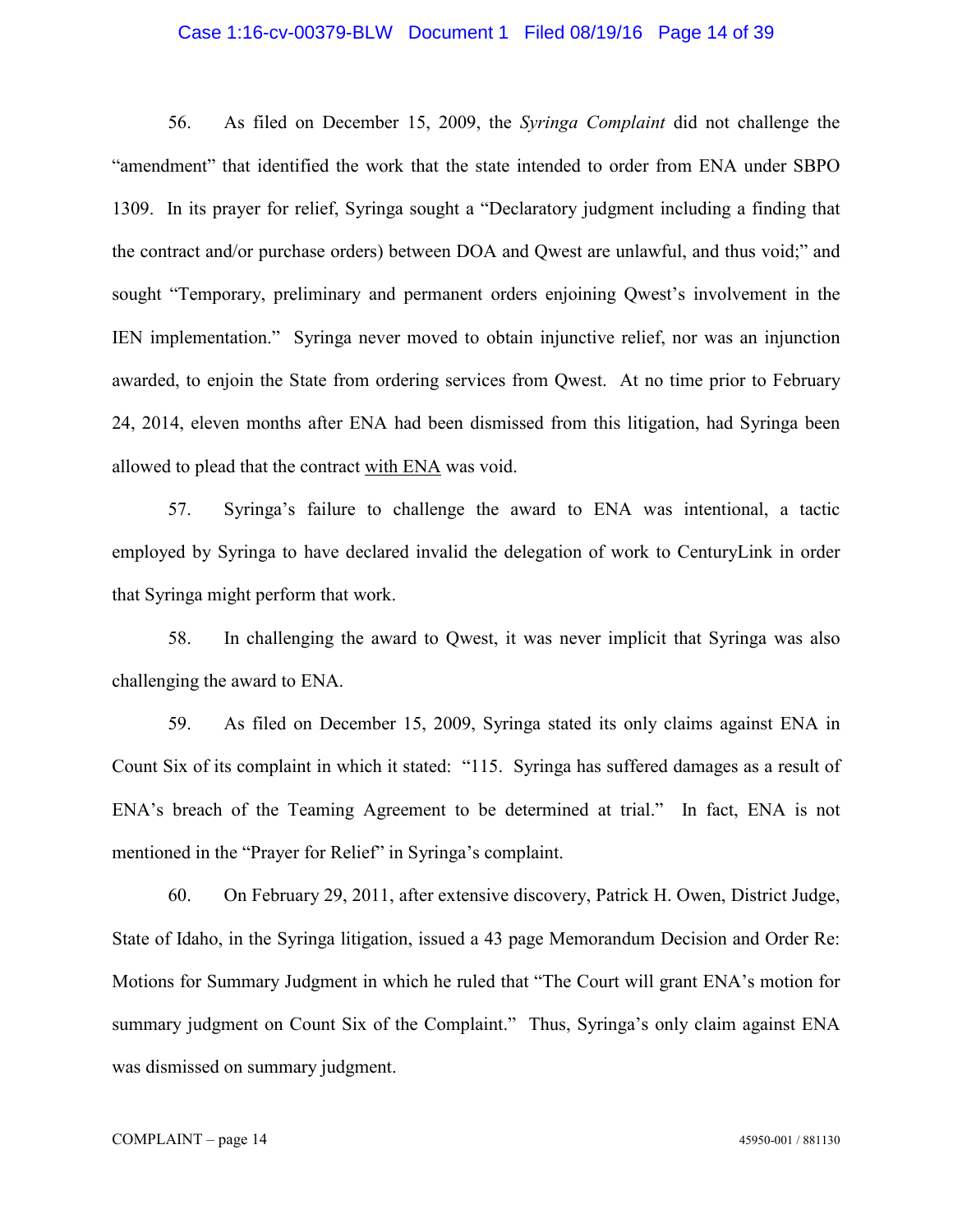## Case 1:16-cv-00379-BLW Document 1 Filed 08/19/16 Page 15 of 39

61. On appeal, the Idaho Supreme Court in *Syringa I,* affirmed the dismissal of ENA, holding "we affirm the judgment dismissing all counts of the complaint except Count three seeking to set aside the State's contract with Qwest on the ground that it was awarded in violation of the applicable statutes" and "we award costs and attorneys' fees on appeal to ENA."

62. In that same opinion, the Idaho Supreme Court has previously held that the decision to divide work between ENA and CenturyLink was unilaterally made by the State and solely attributable to it. *Syringa Networks, LLC v. Idaho Dep't of Admin.,* 305 P.3d 499 (Idaho 2013). That determination is binding on the State.

63. In its decision in *Syringa Networks, LLC v. Idaho Dep't of Admin*., 367 P.3d 208, 227 (Idaho 2016), the Idaho Supreme Court further held that "the actions of former director Gwartney corrupted the procurement process." That determination is binding on the State and former Director Gwartney.

64. In that same opinion, the Idaho Supreme Court ruled on the issue of whether Syringa had standing to challenge the award of the IEN Purchase Order to Qwest under Count Three of its Complaint. In Count Three of the *Syringa Complaint*, at paragraph 94, Syringa had pled as follows:

> 94. Syringa seeks a declaratory judgment against the DOA, Division of Purchasing declaring its award of the IEN Purchase Order to Qwest void, null and of no effect pursuant to Idaho Code 67-5725 and/or permanent injunctive relief prohibiting the State and Qwest from performing under the IEN Purchase Order."

65. The District Court had ruled that Syringa had standing to pursue that claim, and that State of Idaho had challenged that ruling on appeal. In *Syringa I,* in a section entitled, "a. Syringa has standing," the Idaho Supreme Court reasoned that "Syringa has standing to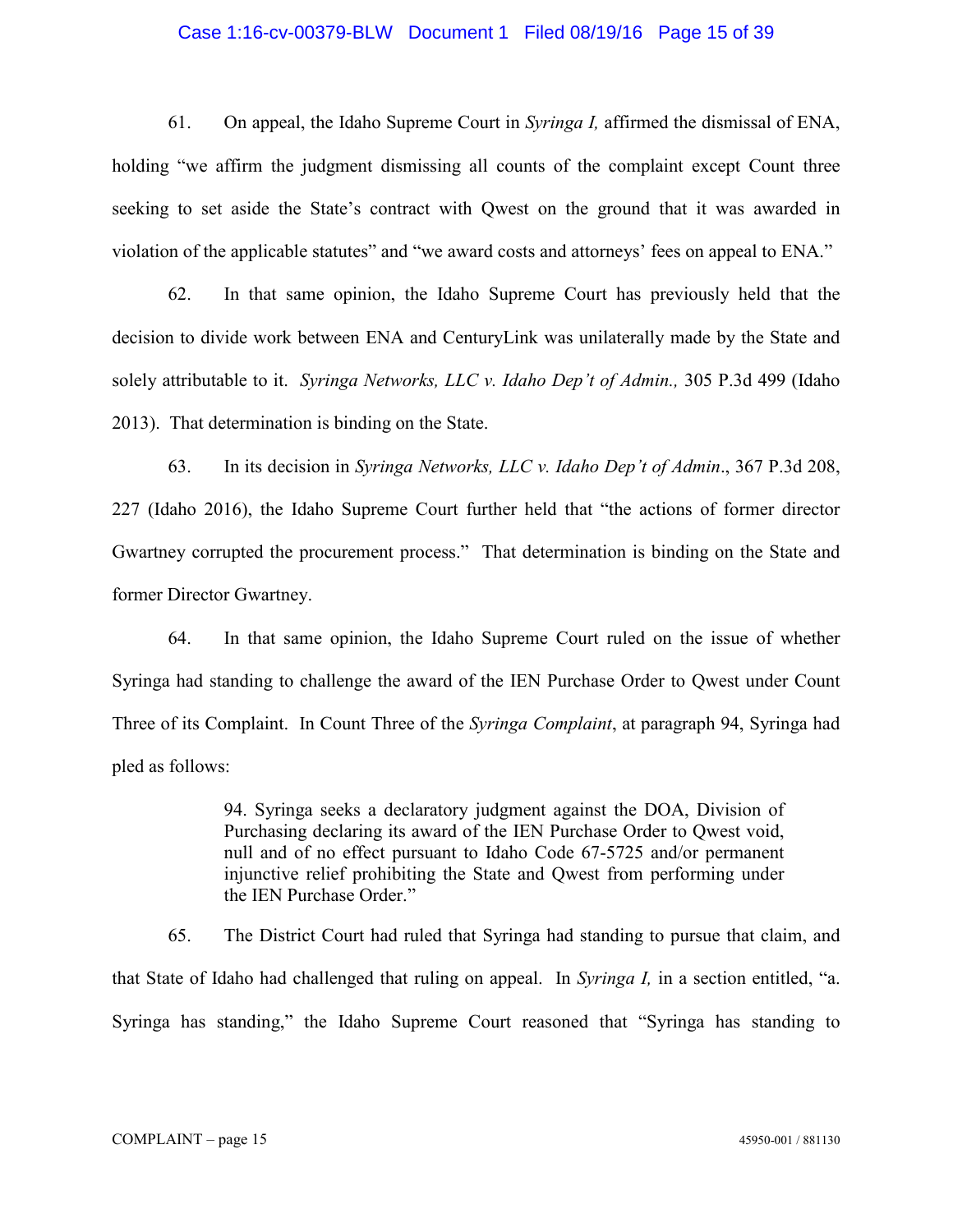## Case 1:16-cv-00379-BLW Document 1 Filed 08/19/16 Page 16 of 39

challenge the amended contract to *Qwest* because it constituted, in effect, changing the RFP after the bids were opened." (Emphasis added.)

66. In *Syringa I,* the merits of the pleadings under Count Three of its Complaint challenging the "IEN Purchase Order to Qwest" had never been briefed. The issue was on appeal without argument as to the merits of Syringa's allegations because the court on summary judgment had, while finding that the allegations supported a finding of standing, had ruled that Syringa had failed to exhaust its administrative remedies as to that claim. Accordingly, the District Court had not addressed, and the parties had not framed for appeal on the merits of that claim, the issue of whether Count Three of the *Syringa Lawsuit* stated a claim. Nor had the parties addressed the facts surrounding that issue on summary judgment.

67. As of *Syringa I* that issued on March 29, 2013, the only claims against ENA as asserted in Count Six of Syringa's Complaint had been dismissed. ENA had recovered its attorneys' fees both in the District Court and on appeal, and the only claim left to Syringa, per the Idaho Supreme Court's own ruling, was "Count three seeking to set aside the State's contract with Qwest on the ground that it was awarded in violation of the applicable statutes."

68. At no point between the awards that issued on January 28, 2009, and March 14, 2014, had anyone sought to declare the contract with ENA void. At all times, ENA faithfully performed its contractual obligations in accordance with the state's directives to provide specified circuits to its schools.

69. After remand on "Count three seeking to set aside the State's contract with Qwest," the District Court on March 14, 2014, granted Syringa leave to file a First Amended Complaint in which, for the first time in more than four years of litigation and after the Supreme Court had affirmed the dismissal of Count Six of the Complaint as to ENA, Syringa alleged the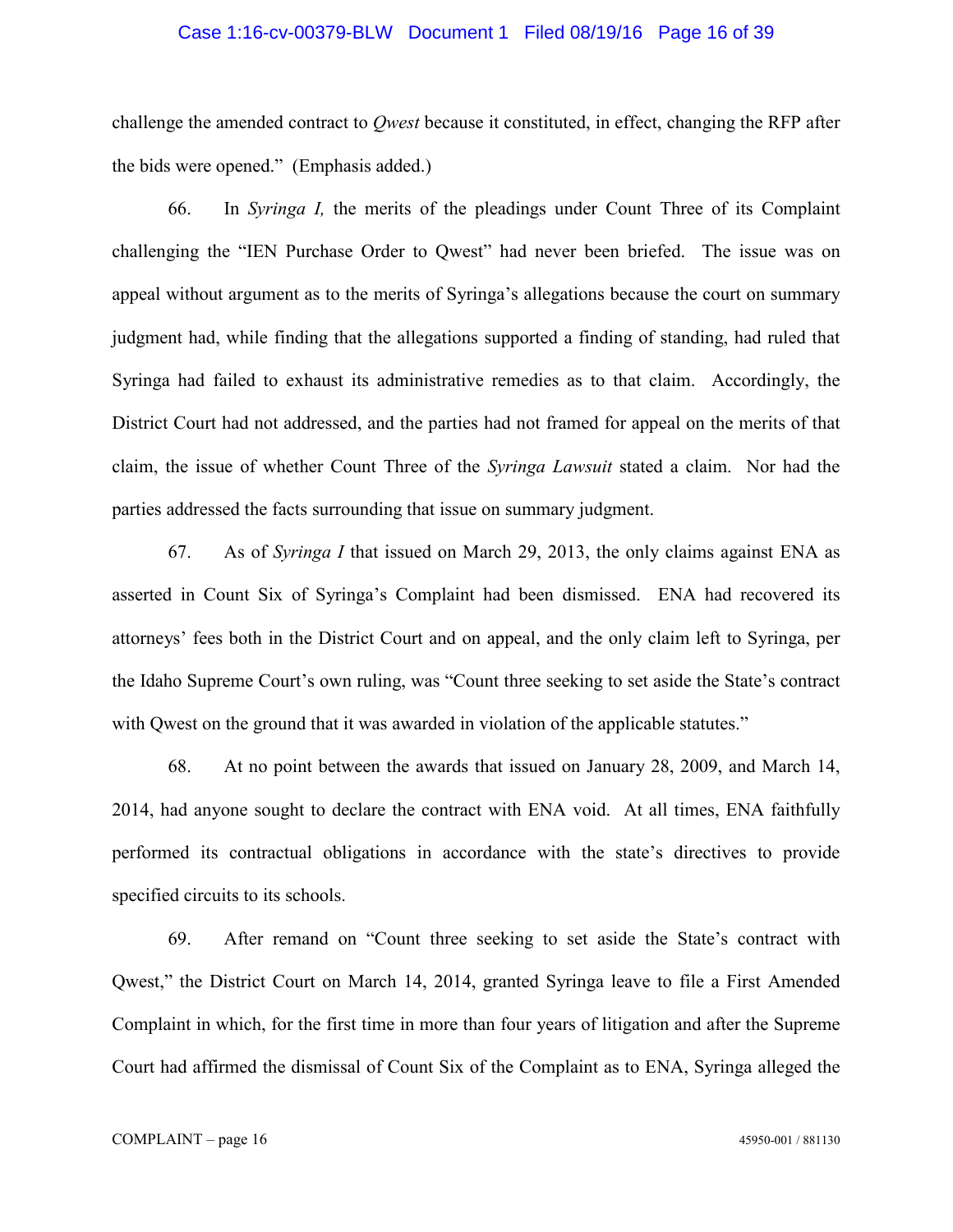## Case 1:16-cv-00379-BLW Document 1 Filed 08/19/16 Page 17 of 39

original award to ENA was void. This is referred to as the "*Syringa 2014 Amended Complaint.*" On March 20, 2014, Syringa moved for summary judgment on that issue, arguing that the Idaho Supreme Court's ruling on its standing to assert that claim was a ruling on the merits of the claim.

70. Although the Idaho Supreme Court in *Syringa II* has ruled that it was implicit on remand that ENA was a party, ENA was not a party to the litigation when Syringa filed the *Syringa 2014 Amended Complaint.* In fact, Syringa did not serve ENA with either the *Syringa 2014 Amended Complaint* or its March 20, 2014 Motion for Summary Judgment when those pleadings were first filed with the district court.

71. On the issue of whether ENA was a party, the District Court had ruled as follows:

The Court entered a judgment of dismissal in favor of ENA on the only claim asserted against ENA in the original complaint, Count six. This judgment has been affirmed upon appeal. In the Court's view, ENA is no longer a party because there is no claim against ENA in the original complaint which has not been fully resolved.

72. Accordingly, the District Court required Syringa to serve ENA with its amended complaint, which it did on July 3, 2014, more than three months after Syringa had filed its motion for summary judgment, almost five months after Syringa had filed its motion to amend its complaint and five years into ENA's performance of its obligations to the State arising as a result of the award of the IEN contract.

73. On July 17, 2014, ENA filed a Motion to Dismiss Syringa's amended complaint contending that Syringa was precluded from asserting new claims against ENA on the basis that the Supreme Court in *Syringa I* had dismissed all claims against ENA. Under principles of claim preclusion, ENA argued Syringa was required to bring all of its claims in the *Syringa Lawsuit*, that it had intentionally failed to assert a claim that the State's IEN award to ENA was void and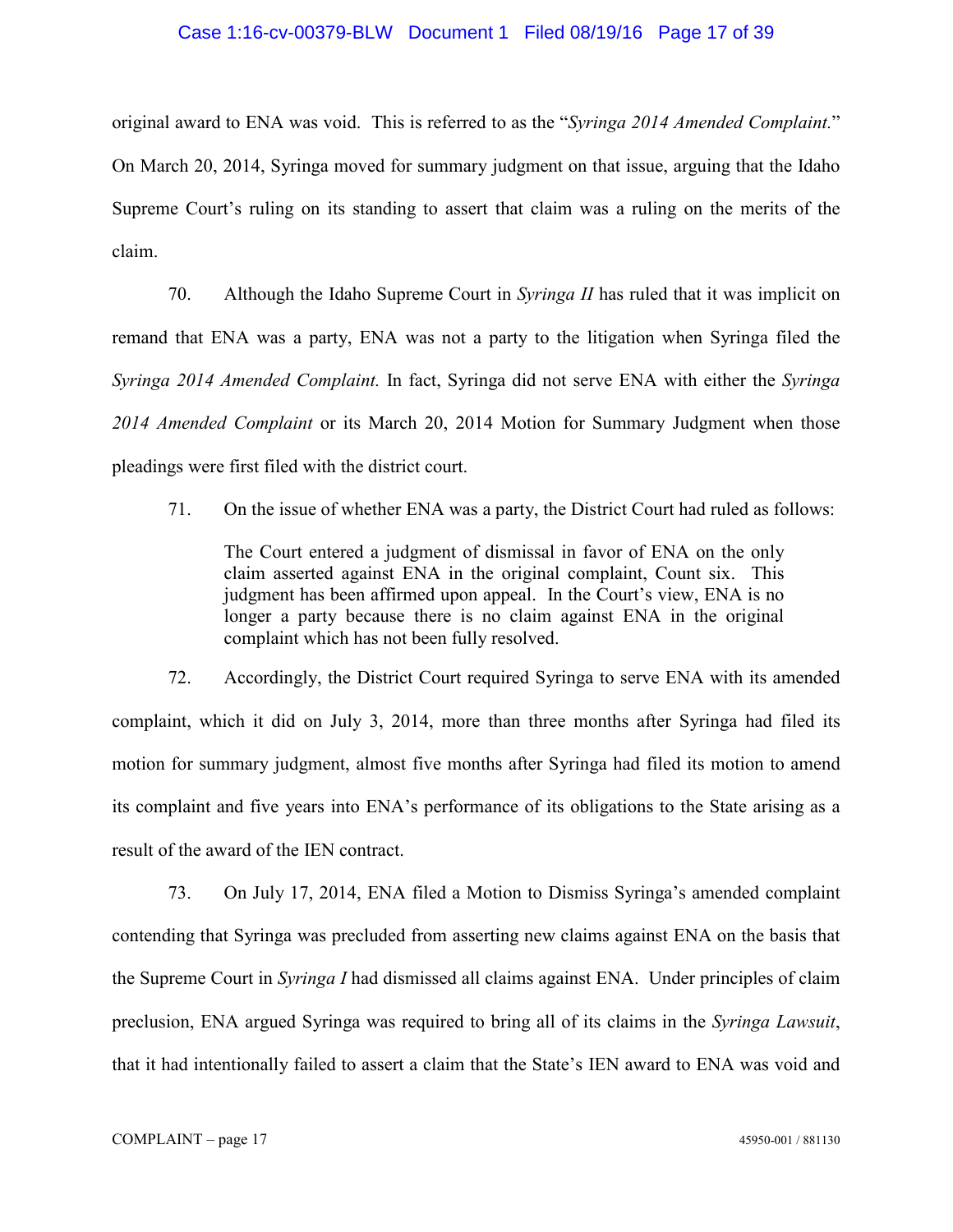## Case 1:16-cv-00379-BLW Document 1 Filed 08/19/16 Page 18 of 39

that, after the Supreme Court had dismissed Count Six, which was the only expressed claim against ENA, that Syringa was barred from re-pleading its lawsuit even if the Supreme Court had identified theories that Syringa had not previously asserted.

74. The District Court never ruled on the merits of ENA's Motion to Dismiss.

75. In a decision entered November 10, 2014, the Court granted summary judgment in favor of Syringa, holding that the Department of Administration's award of the IEN work to Qwest and ENA violated state procurement law, and for that reason, that SBPO 1308 and SBPO 1309, as amended by the Amendments No. 1, were void. In doing so, it expressly relied upon the Supreme Court's ruling on the issue of Syringa's standing to pursue Count Three of the original *Syringa Lawsuit*. Despite the fact that the Supreme Court had expressly limited its ruling to a finding of standing to pursue a claim, the District Court found that the ruling in *Syringa I* was dispositive, holding that "The Supreme Court found that by dividing the scope of work between Qwest and ENA, DOA violated state procurement law in two respects" and that the Supreme Court's "determination that the amendment violated state law is the law of the case and will be adhered to by this Court." As a result, a ruling on standing that did not address the merits of the asserted claim, a ruling that was made without anyone briefing the facts relevant and material to the merits of the asserted claim, became the "law of the case" binding ENA in spite of its dismissal from the case affirmed on appeal.

76. On November 10, 2014, in the same order granting Syringa's Motion for Summary Judgment declaring the entire IEN contract void, including the contract with ENA, the District court ruled that it was "converting" ENA's motion to dismiss on standing into a motion for summary judgment on the merits of the case, and held that it need not address the issues of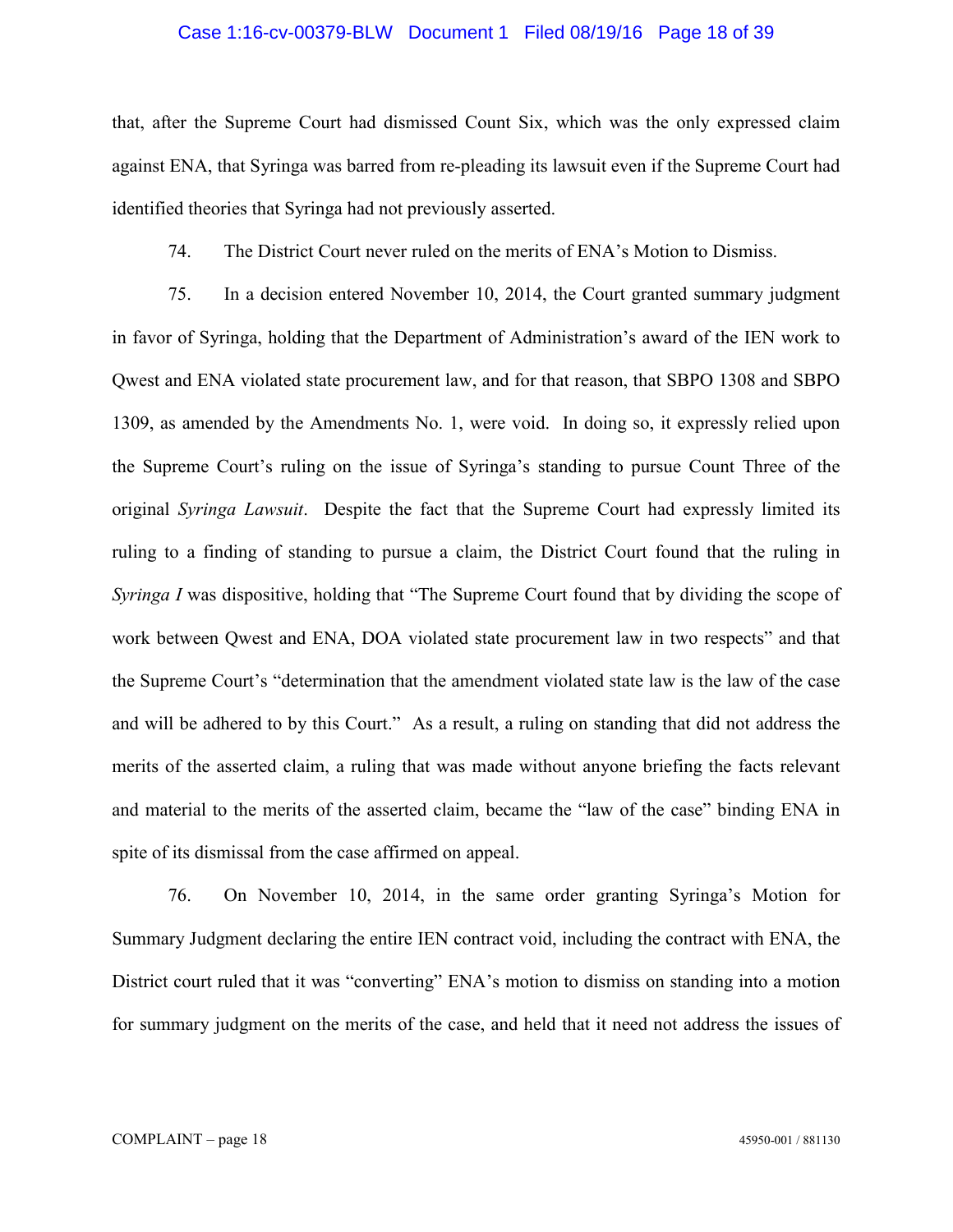## Case 1:16-cv-00379-BLW Document 1 Filed 08/19/16 Page 19 of 39

claim preclusion prior to ruling against ENA and in favor of Syringa on Syringa's Motion for Summary Judgment.

- 77. As a consequence, ENA's contract with the state was declared void despite:
	- All claims against ENA having been dismissed by the Idaho Supreme Court in March of 2013;
	- x ENA having responded to the *Syringa 2014 Amended Complaint*, once it was finally served, with a motion to dismiss on the basis of claims preclusion;
	- The District never ruling on ENA's motion to dismiss, and therefore never resolving whether ENA was properly a party to the lawsuit;
	- Granting a summary judgment finding ENA's contract with the state was void without having heard ENA on the merits of Syringa's motion for summary judgment; and
	- Finding that the Supreme Court's ruling on Syringa's standing to "set aside" the State's contract with Qwest on the ground that it was awarded in violation of the applicable statutes" was in effect a ruling on the merits of that claim.

78. At no time prior to November 10, 2014, was ENA allowed the opportunity to be heard on whether the Supreme Court's ruling on Syringa's standing in *Syringa I* stated a claim, nor was it allowed to present arguments such as:

- The document styled an "amendment" by the state did not satisfy the legal requirements of an amendment to a contract;
- That the amendment was a declaration of the State's intent as to how to avoid the duplication of services under the duplicate contracts that bound ENA and CenturyLink to provide services under their IEN contract.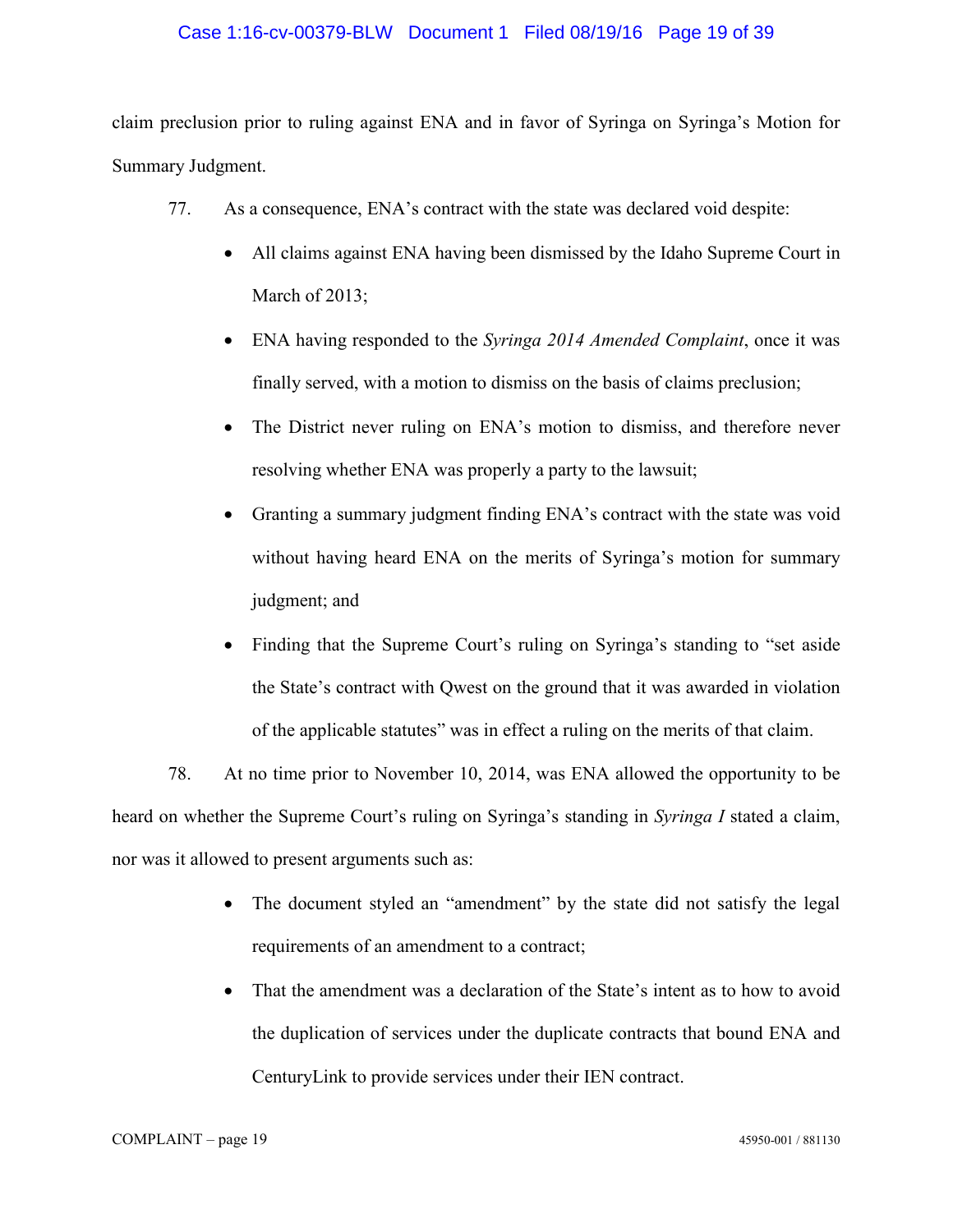• That the amendments, while governing how the State would order services under the dual awards, did not change ENA's and CenturyLink's contractual obligations as requested by the RFP and documented by the SBPOs.

79. The Department of Administration, ENA, and CenturyLink appealed to the Idaho Supreme Court arguing that the Department of Administration's award did not violate state procurement law, and noting numerous procedural violations of the district court in this case.

80. In a decision entered March 1, 2016, the Idaho Supreme Court upheld the district court's order despite the many clear procedural violations, and affirmed the judgment. Among other things it ruled:

> "This Court's opinion in *Syringa I* did not dismiss ENA or Qwest from this case, nor was it necessary on remand to amend Count Three to directly challenge ENA's SBPO. Because Count Three alleged that DOA violated a multiple award procurement statute, it was implicit that each contract could be found void due to illegality."

> The district court's contrary conclusion that ENA was no longer a party was in error. Both ENA and Qwest remained parties on remand because they were necessary parties on the pending Count Three. Syringa's motion to amend was unnecessary on notice of basic allegations and likely remedies. Accordingly, the district court had jurisdiction over ENA and Qwest at all relevant times.

81. The Supreme Court ruled further that ENA had notice and opportunity to be heard

on Syringa's Motion for Summary Judgment that had been filed three months prior to it being served on ENA because "ENA should have known that the court would treat its motion as a motion for summary judgment," conflating ENA's motion to dismiss on the basis of claims preclusion with Syringa's motion for summary judgment on the merits of the case. The Idaho Supreme Court then noted that *Syringa I* was a ruling on standing, noting that "we ultimately concluded that 'Syringa has *alleged*,' rather than demonstrated, an injury sufficient to confer standing. Further, we did not order entry of judgment in Syringa's favor; we merely held that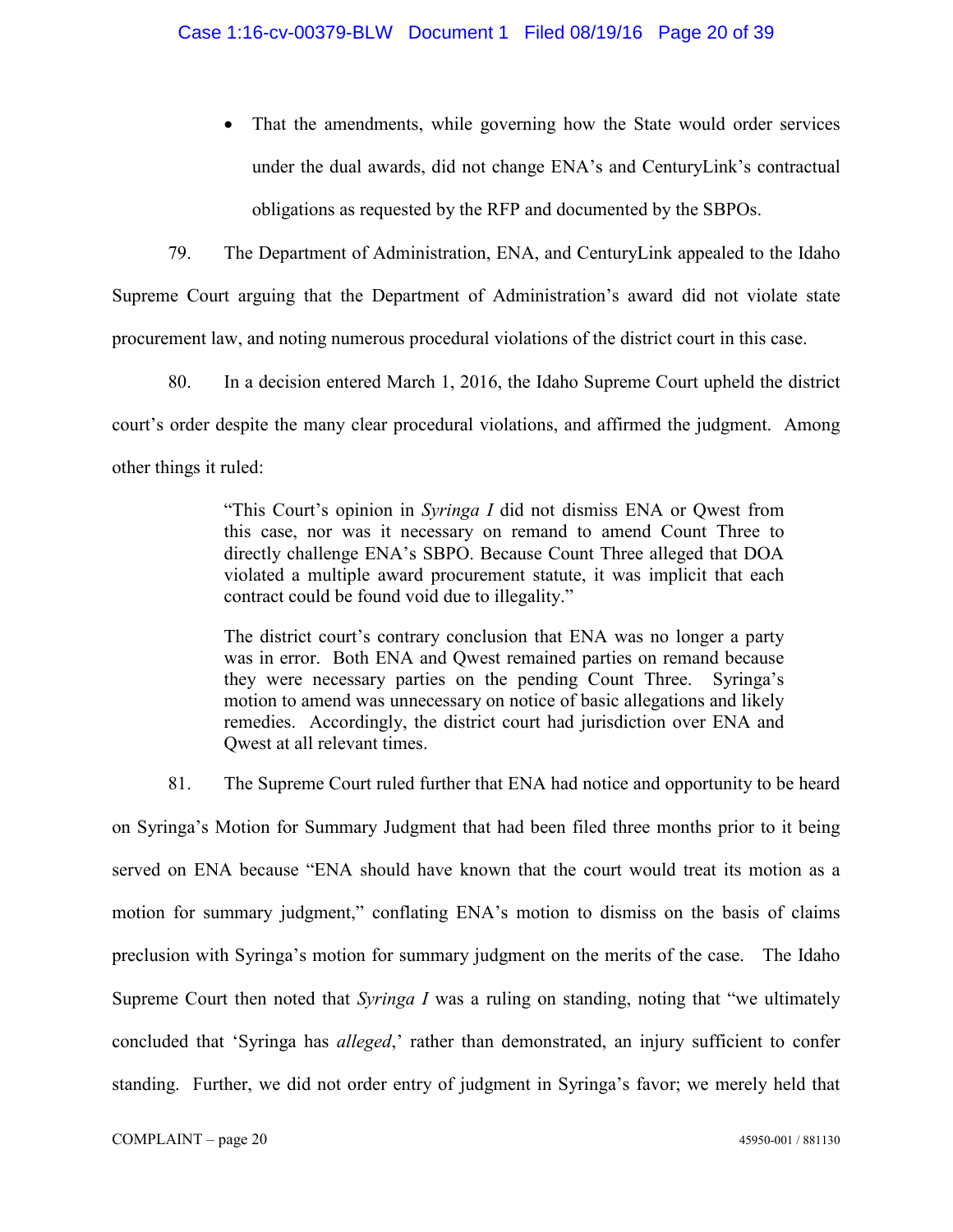## Case 1:16-cv-00379-BLW Document 1 Filed 08/19/16 Page 21 of 39

"Syringa has standing to challenge the amended contract to Qwest…. (because) we were obligated to construe disputed facts and to draw reasonable inferences in Syringa's favor." Nevertheless, it converted its ruling in *Syringa I* on standing into a ruling on the merits in *Syringa II*. "We now specifically hold what we said in the context of standing in *Syringa I*…." and affirmed the district court's ruling of summary judgment in favor of Syringa.

82. Impermissibly ignoring the difference between what is "alleged" for the purposes of asserting standing and what must be proven for the purpose of ruling in the merits, the District Court, concluding that the ruling in *Syringa I* was the law of the case, converted a ruling on standing into a ruling on the merits.

83. At no time during the six years of litigation regarding the *Syringa Lawsuit* and the *Syringa 2014 Amended Lawsuit* has the State ever pled or argued that its contract with ENA was void. It did not plead in the alternative that if Syringa was correct in its assertion that SBPO 1308 was void that the award in SBPO 1309 was also void. After *Syringa I,* it did not amend its pleadings to assert this claim. It opposed Syringa's motion to amend its complaint to allege that the state's contract with ENA was void. At every phase of every stage of the pleadings and appeals in this litigation, the State has steadfastly defended its contract with ENA, continued to order services under that contract and never asserted that its contract was void or that it could order services without paying for them.

84. Nevertheless, as a consequence of these rulings against ENA after the claims against ENA had been dismissed by the Idaho Supreme Court in March of 2013, the State of Idaho has failed and refused to pay for services that it ordered, continued to request after *Syringa I*, and for which it admits it owes ENA compensation, and now has asserted that monies that it had previously paid for services that it ordered and used are "advances" that should be repaid to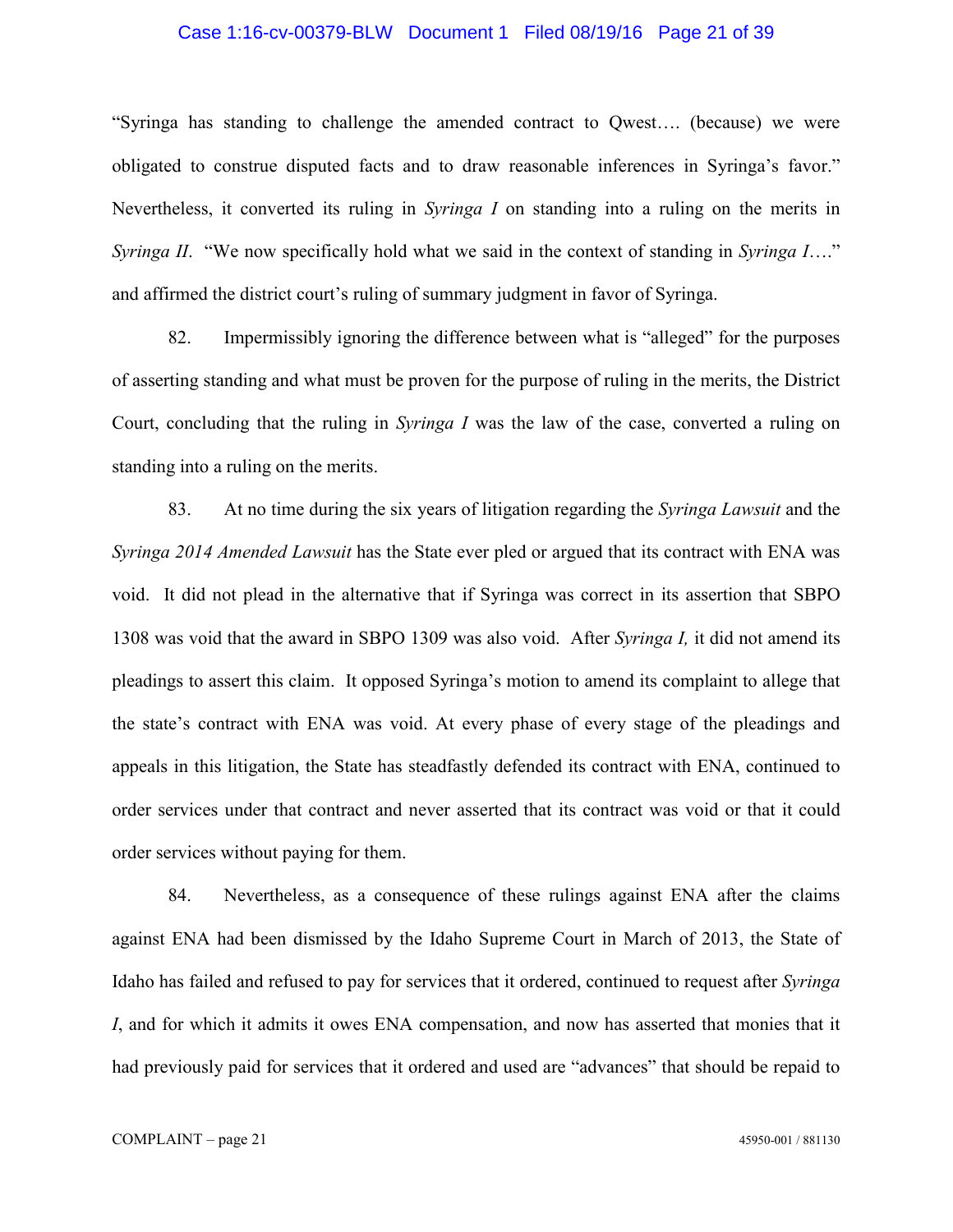## Case 1:16-cv-00379-BLW Document 1 Filed 08/19/16 Page 22 of 39

the State of Idaho. In now asserting these positions, the State relies upon *Syringa I* in which the Idaho Supreme Court found the actions on which it later relied to declare the contract void were taken unilaterally by the State of Idaho.

85. ENA seeks to recover just compensation for services accepted by the State of Idaho pursuant to the contracts that the Idaho Supreme Court has declared are void.

86. One of the instrumentalities of the State of Idaho that received services under the IEN contract without paying for them due to this determination is the Idaho Supreme Court.

## **D. ENA's Service to the State**

87. From 2009 and into 2015, the State ordered and ENA provided services to the IEN and state agencies under SBPO 1309.

88. There is no dispute that ENA provided services to the State, Department of Juvenile Corrections, and the Districts and that the State, Department of Juvenile Corrections, and the Districts had ordered.

89. There is no dispute regarding the quality, suitability, or value of the telecommunications services that ENA provided to the State, Department of Juvenile Corrections, and the Districts.

90. Indeed, on or about January 19, 2013, the State extended SBPO 1309 through at least January 2019.

91. In support of these services, ENA made substantial investments, which were to be recouped through the monthly charges for services through the term of the contract. ENA made those investments in good faith and in reliance upon the state having properly complied with state law in forming a contract with ENA.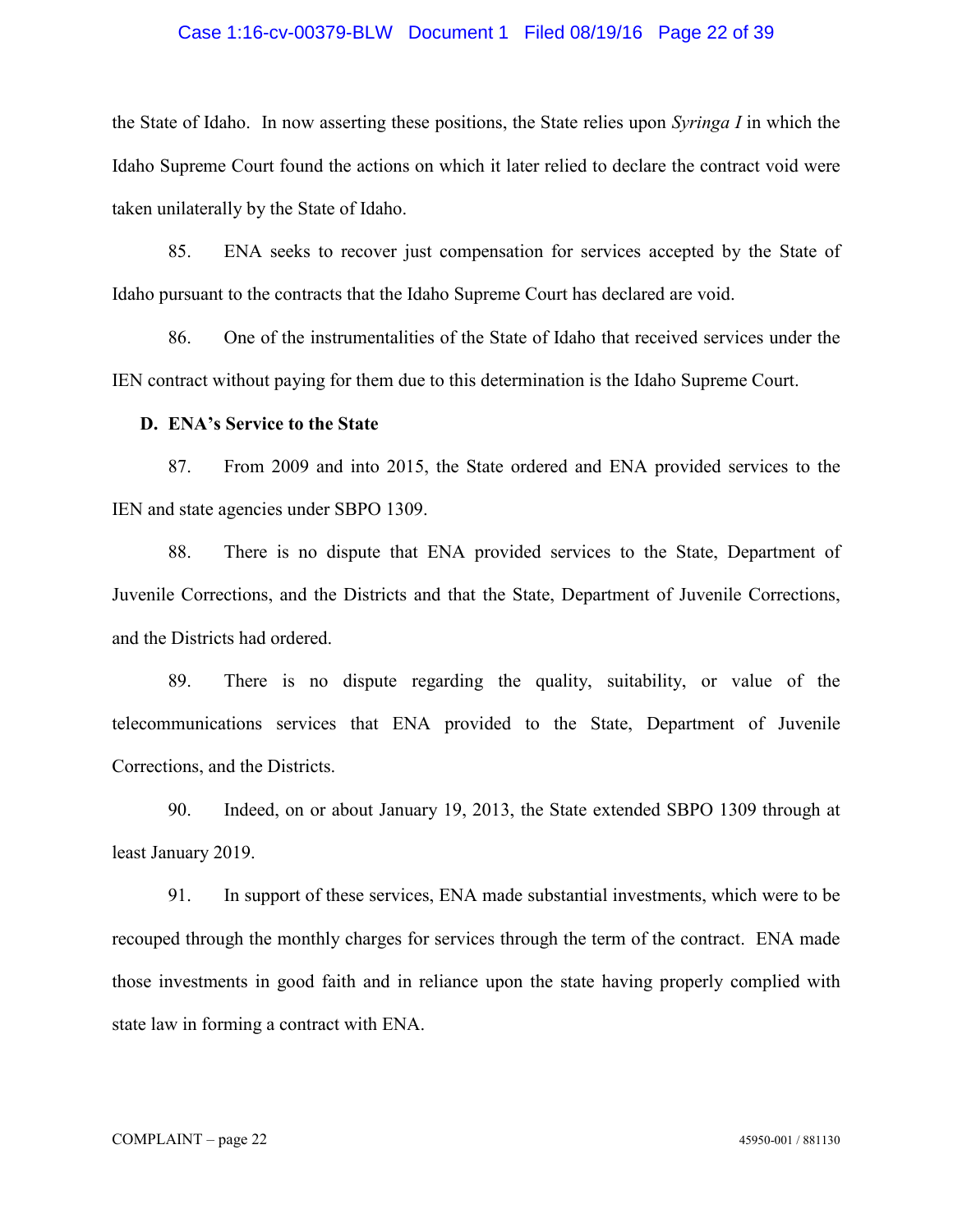## Case 1:16-cv-00379-BLW Document 1 Filed 08/19/16 Page 23 of 39

92. There is no dispute that the State, Department of Juvenile Corrections, and the Districts have accepted and used telecommunications services from ENA without compensating ENA for the services.

93. Moreover, the State has repeatedly acknowledged its obligation to pay for the services provided by ENA.

94. In specific reliance on the State's acknowledgement of its continuing obligation to pay for all network services ENA provided to the State, Department of Juvenile Corrections, and the Districts, ENA continued to provide those services without interruption notwithstanding the State's failure to pay for them.

95. The State was aware at the time of making these promises that ENA had made and was continuing to make costly investments to serve the State in reliance on its promises to pay for services provided to the State, Department of Juvenile Corrections, and the Districts.

96. In addition, Chapter 229 of the 2014 Idaho Session Laws "appropriated to the Department of Administration for the Idaho Education Network Program \$4,800,000 from the General Fund to be expended for the period July 1, 2014, through February 28, 2015."

97. Under this appropriation, the Department of Administration was directed to "make a request each month . . . for an allotment of spending authority that is limited to the monthly amount payable for services that support the Idaho Education Network, as appropriated in Section 1 of this act."

98. The specific intent of this appropriation was to pay funds due in fiscal year 2015 "to [ENA] . . . for services to be rendered to the [IEN]" if the Universal Service Administrative Company ("USAC") failed to pay ENA for IEN services. This appropriation constitutes legislative and executive endorsement of the State's IEN commitments.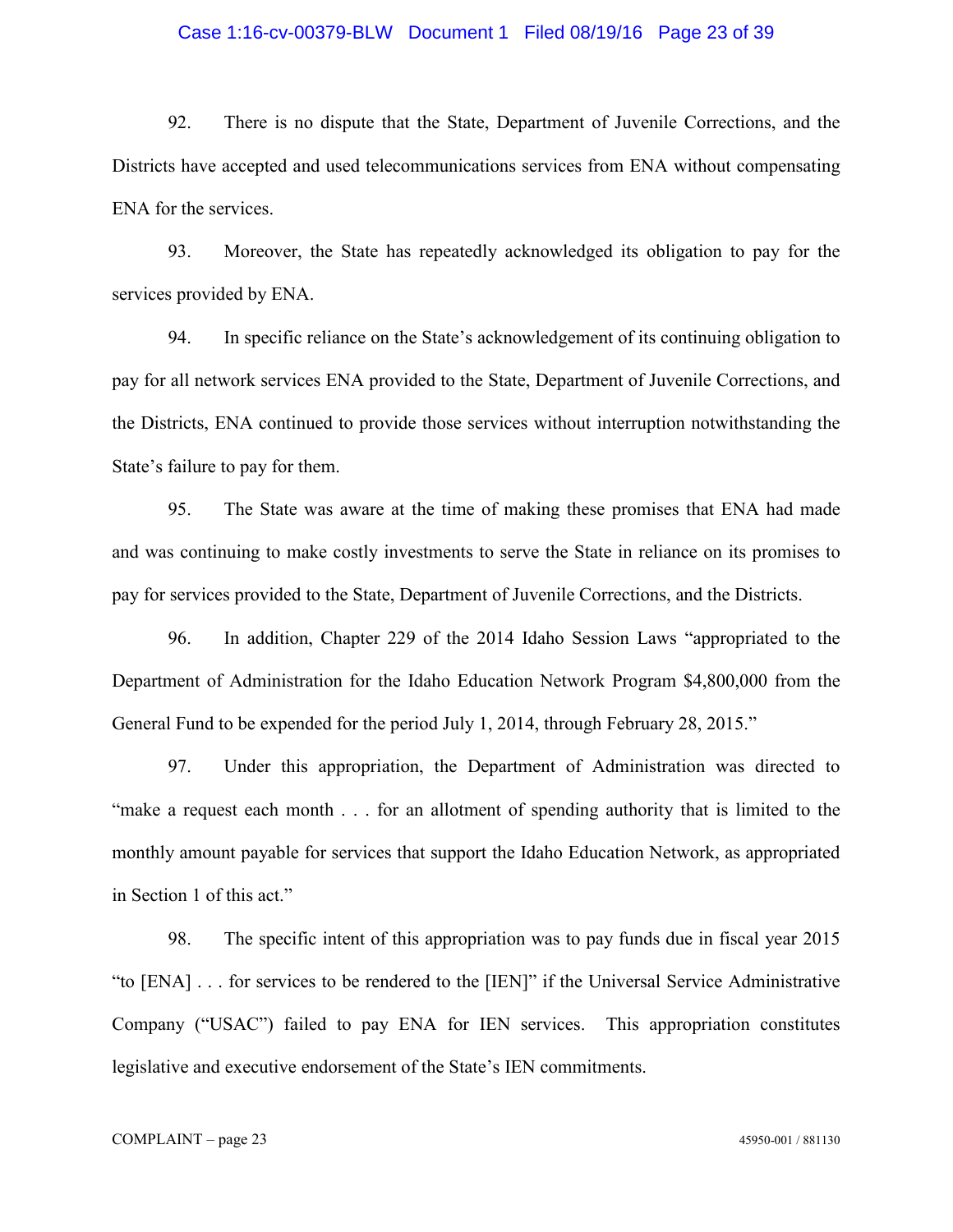## Case 1:16-cv-00379-BLW Document 1 Filed 08/19/16 Page 24 of 39

99. However, on or about February 18, 2015, the State gave written notice that it

would no longer pay for ENA's services:

As you are aware, SBPO1308 and SBPO1309 have been declared void. Ten days from now, the current legislative funding for the IEN portion of services under SBPO1308 and SBPO1309 will expire and no further appropriation will be made. The Court's decision, combined with the resulting legislative action, necessitates this correspondence.

State of Idaho Standard Contract Terms and Conditions section 26 requires that you be provided not less than ten calendar days' notice that work under the IEN portion of SBPO1308 and SBPO1309 must cease due to legislative non-appropriation. This correspondence will serve as the required notification.

Please note that my staff have been directed to place no future purchase orders for agency work under the void SBPOs.

100. Nevertheless, at the State's request, ENA continued to provide network services to the Districts and State Agencies to avoid harm to the State, State Agencies, Districts, and the public. But the State, Department of Administration, Department of Juvenile Corrections, and

the Districts have failed to pay ENA for these services.

101. Further, as indicated above, on August 10, 2016, the Attorney General demanded repayment although the State had never previously taken the position that the IEN contracts were void ab initio, and that it could avoid payment for services that it had ordered and on invoices that it had approved, all for services which ENA had faithfully provided. The Attorney General's position was based on the fact that its contract with ENA was held to be void because of actions that the Idaho Supreme Court found had been taken unilaterally by the State of Idaho when it purportedly "amended" those contracts on February 26, 2009.

102. Effective July 1, 2016 the Idaho legislature repealed the Idaho Education Network, Idaho Code § 67-5745D, and the Idaho Education Network Program and Resource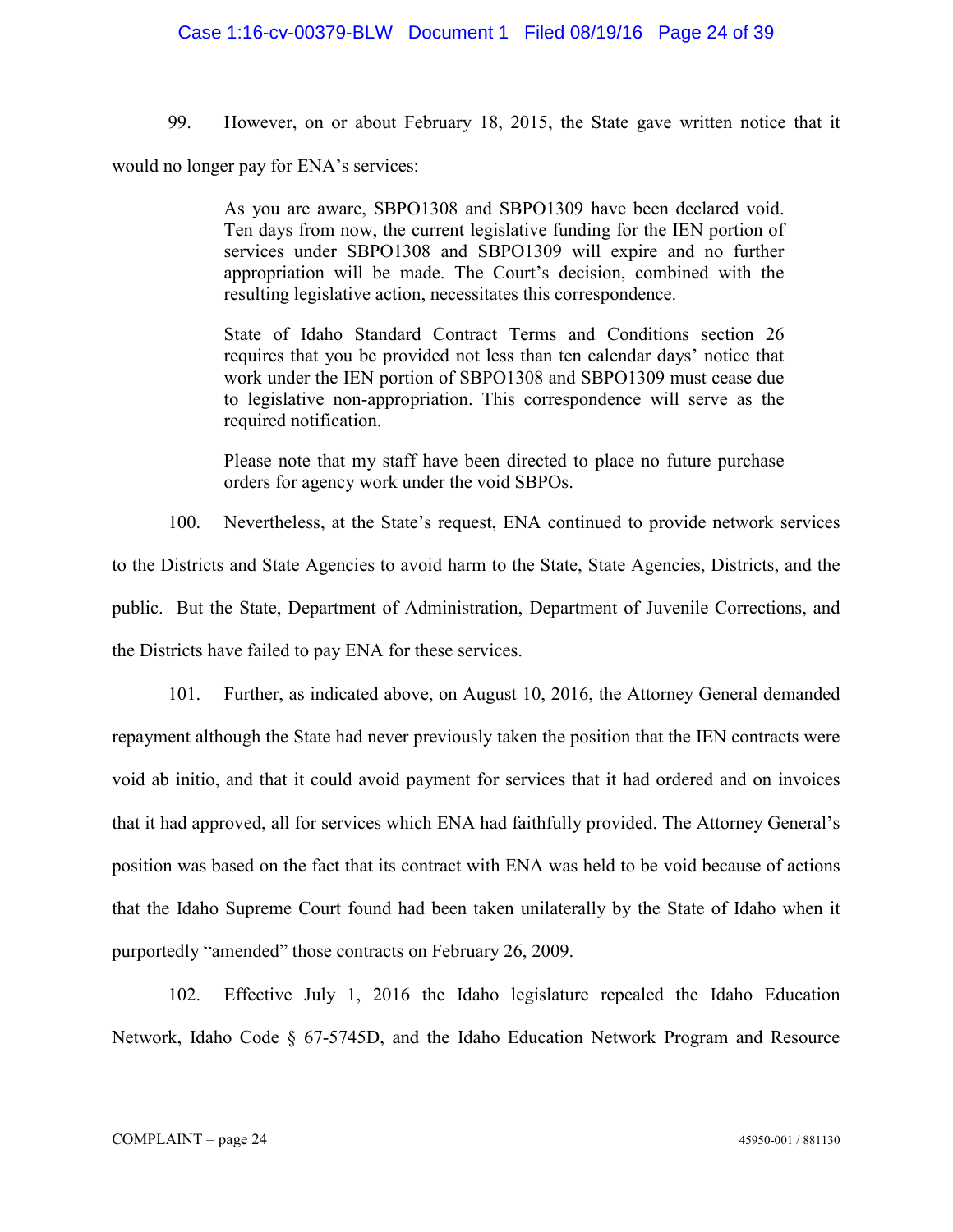Advisory Council, Idaho Code § 67-5745E. With this repeal, the Idaho Education Network fund was eliminated.

## **COUNT I**

# **§1983—Violations of Rights Secured Under the United States Constitution and Constitution of the State of Idaho**

103. ENA restates here the previous paragraphs of this Complaint.

104. Under the Fifth Amendment of the United States Constitution, as incorporated to the states by the Fourteenth Amendment, it is unlawful for a person to "be deprived of life, liberty, or property, without due process of law" and for "private property [to] be taken for public use, without just compensation." U.S. Const. Amend. V.

105. Under Article I, Sec. 13 of the Constitution of the State of Idaho, no person is to "be deprived of life, liberty or property without due process of law," and under Article I, Sec. 14 of the Constitution of the State of Idaho, "[p]rivate property may be taken for public use, but not until a just compensation . . . shall be paid therefor."

106. Under the contract clause of the United States Constitution it is unlawful for a State to "pass any...Law impairing the Obligation of Contracts." U.S. Const. Art. I § 10, cl. 1.

107. Under Article I, Sec. 16 of the Constitution of the State of Idaho no "law impairing the obligation of contracts shall ever be passed."

## **Takings Without Just Compensation**

108. ENA entered into a valid contract with the State at the time the State issued the SBPO to ENA. Mike Gwartney acting under color of state law caused the State to unilaterally amend that contract (SBPO). The SBPOs have since been declared void because "the SBPOs, *when amended by Amendments One to divide the scope of work*, violated State procurement law." Because the action of amending the SBPOs voided both the SBPOs and Amendments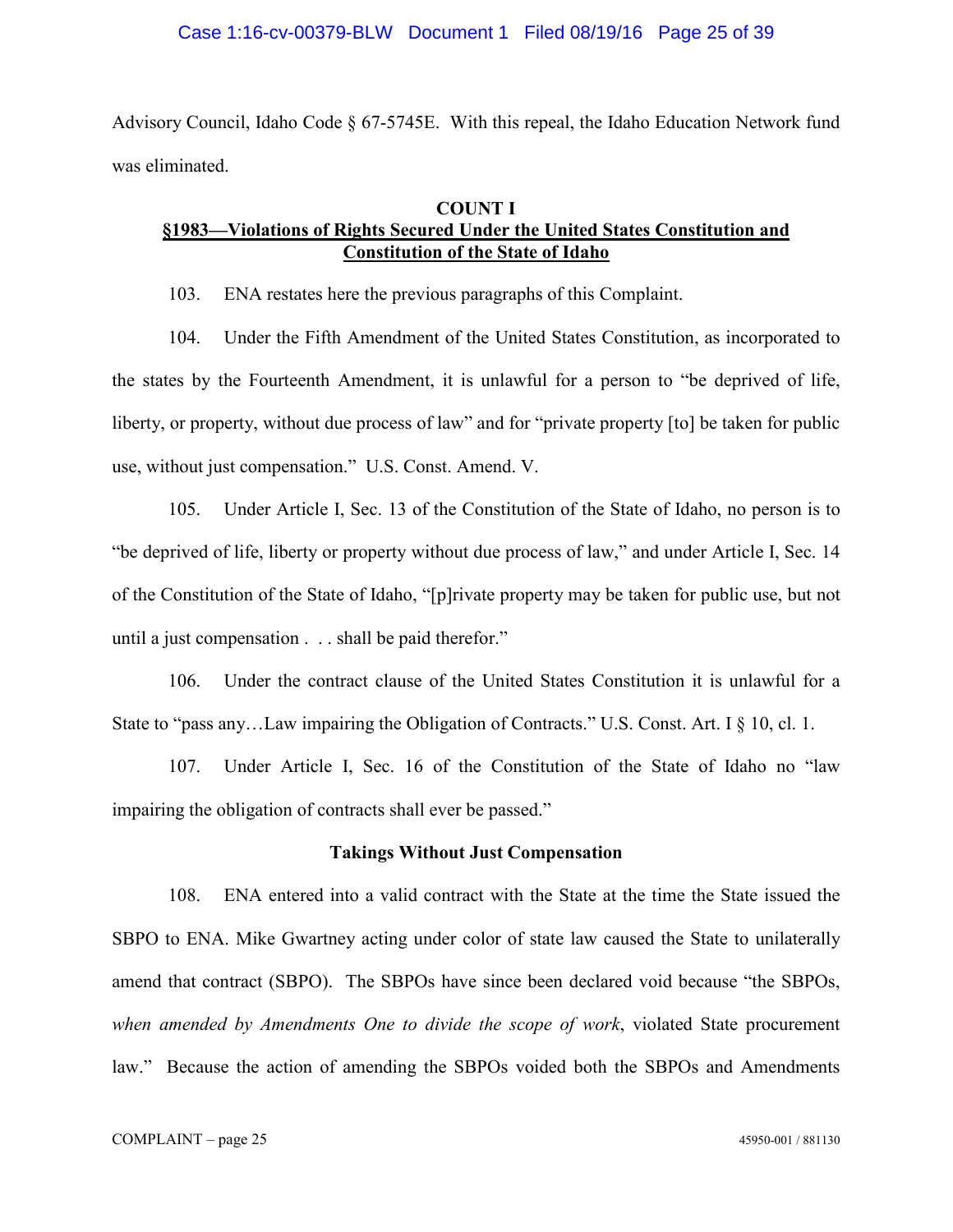## Case 1:16-cv-00379-BLW Document 1 Filed 08/19/16 Page 26 of 39

No.1, the State effectively took benefits of the original SBPOs without just compensation by issuing Amendments No.1.

109. ENA's telecommunications services constitute private property that cannot be taken without just compensation.

110. In addition, valid contracts are property subject to taking under the Fifth Amendment.

111. Contracts between ENA and the State were taken without just compensation.

112. The economic impact of taking telecommunications services provided by ENA and taking contracts between ENA and the State is considerable.

113. Defendants' taking of telecommunications services represents an acquisition of resources to facilitate uniquely public functions, namely public education.

114. State breach of contract claims are not adequate to vindicate ENA's rights as the original SBPOs have since been declared void due to the violation of the State's procurement law, thus frustrating the purpose and excusing performance under the contract. The State entered into a lawful contract with ENA, unilaterally issued an "amendment" that was found to have made that contract unlawful, and thus void, through issuing Amendments No.1, and never justly compensated ENA for the benefits it was owed under the original lawful contract.

115. To the extent that there is no other binding agreement between the parties, the terms and existence of a contract for the sale of telecommunications services between ENA and the State are demonstrated by the conduct of the parties, with the request for continued services by the State and the performance of those services by ENA. As such, an implied contractual relationship existed between ENA and the State.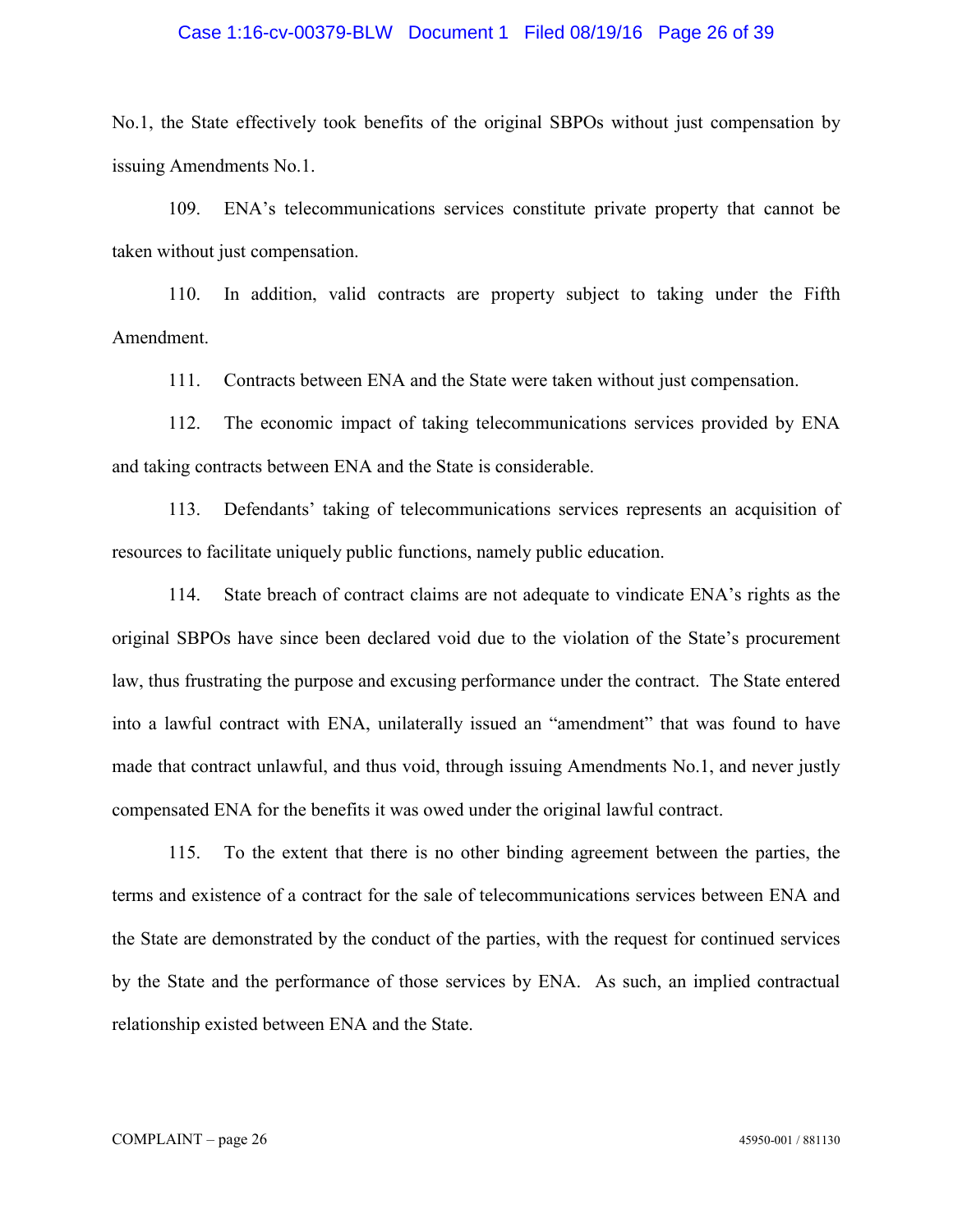## Case 1:16-cv-00379-BLW Document 1 Filed 08/19/16 Page 27 of 39

116. Specifically, the circumstances here imply a request by the State for the performance of IEN and state agency services by ENA; the circumstances imply a promise by the State to compensate ENA for such performance; and ENA performed the services as requested.

117. The State has refused to justly compensate ENA for such performance.

## **Impairment of Contract**

118. The State of Idaho violated the contracts clauses in regards to ENA's contract with the State and has foreclosed the imposition of an adequate remedy for impairment of ENA's contract with the State.

119. Mike Gwartney acting under color of state law caused the State to unilaterally amend that contract (SBPO). As indicated above, the SBPOs have since been declared void. Amending the SBPOs voided both the SBPOs and Amendments No.1, which abrogated the State's contractual obligation, unconstitutionally impairing ENA's contract with the State.

120. An express contractual relationship existed between ENA and the State of Idaho after the original SBPOs were submitted but before Amendments No.1 were issued. Though the contracts have now been declared void based on state procurement law, they would not have been void had Amendments No.1 never been issued, and thus a valid contractual relationship once existed.

121. The State's action unilaterally "amending" ENA's contract caused ENA's contract to be declared void by the Idaho Supreme Court. This declaration has resulted in the Idaho Attorney General demanding repayment of all amounts paid to ENA pursuant to I.C.§67-5725. As the State is applying I.C. §67-5725, said statutory provision is unconstitutional as an impairment of ENA's contract rights.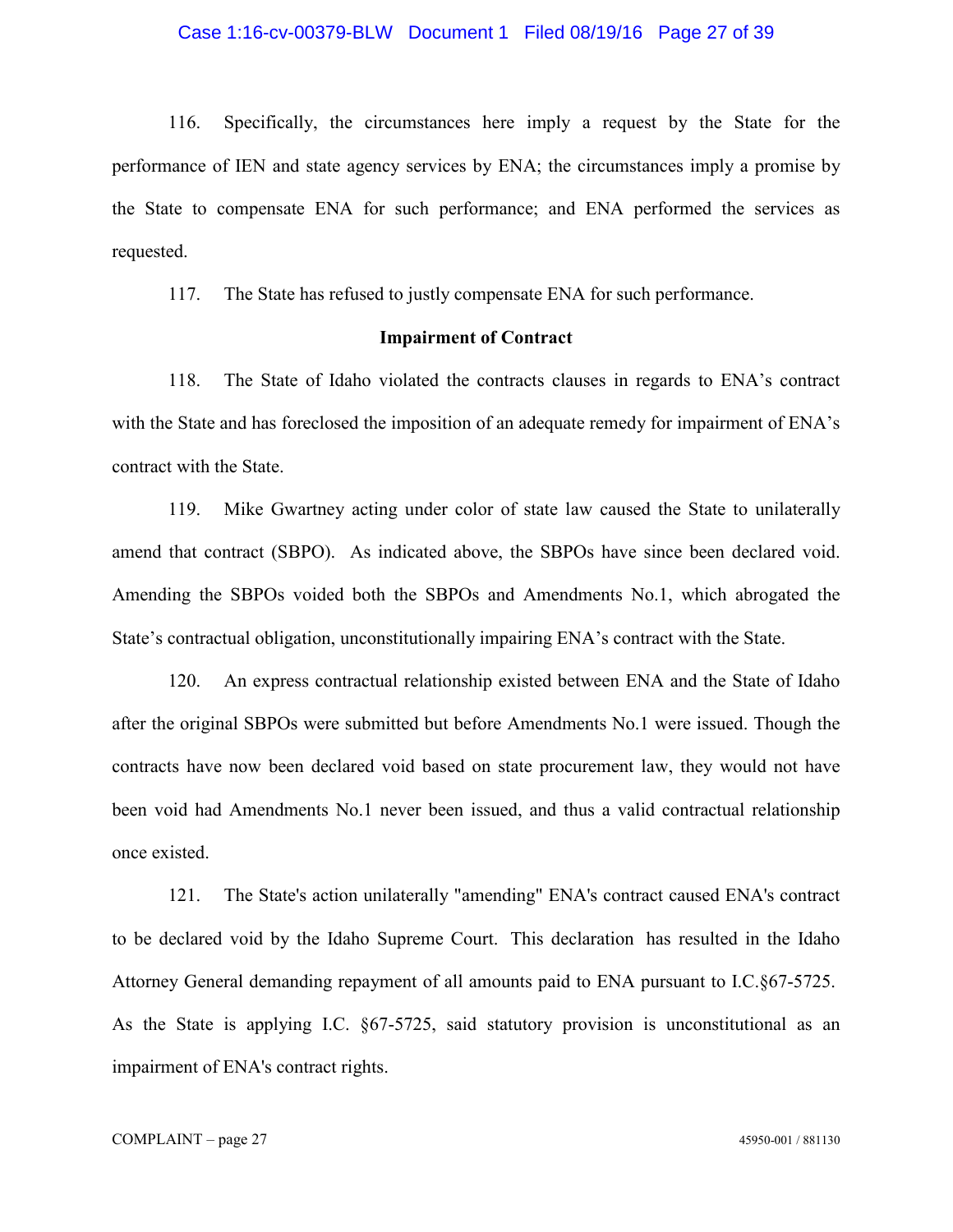## Case 1:16-cv-00379-BLW Document 1 Filed 08/19/16 Page 28 of 39

122. The impairment was not reasonable and necessary to serve an important public purpose. To the contrary, issuance of Amendments No.1 eventually resulted in failure of the IEN and millions of dollars wasted to the detriment of the school districts and ultimately the public.

123. Specifically, the circumstances here imply a request by the State for the performance of IEN and state agency services by ENA; the circumstances imply a promise by the State to compensate ENA for such performance; and ENA performed the services as requested.

124. The State of Idaho refused to pay money previously appropriated for purposes of the IEN.

125. The State of Idaho finally eliminated the IEN by repealing Idaho Code §67- 5745D and §67-5745E, thus further impairing the contractual relationship between ENA and the State, and between ENA and CenturyLink.

126. Non-appropriation substantially impaired the contractual relationships between CenturyLink and the State of Idaho and ENA. The subsequent elimination of the IEN prevented ENA from ever receiving the full benefit it was owed under either contract.

127. These impairments are substantial. The impairments were not reasonable and necessary to serve an important public purpose. The acts of both non-appropriation and repealing the IEN were done in the interest of the State under the color of state law, and at the expense of ENA and the public.

128. The acts amounted to an impairment of ENA's contract in violation of the Contracts Clause of the United States Constitution and Article I, § 16 of the Constitution of the State of Idaho.

129. ENA has no adequate remedy under state law.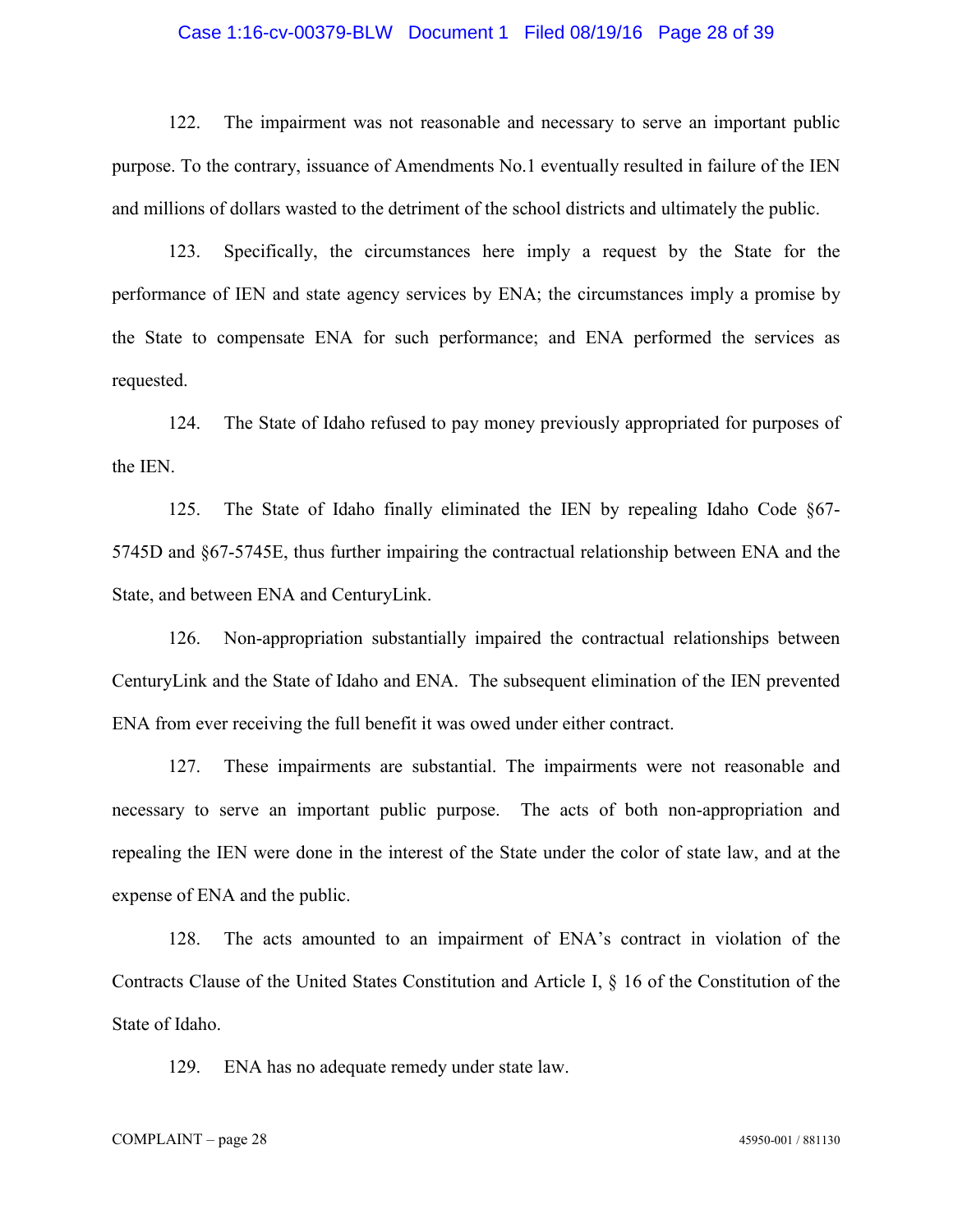## **Deprivation of Property Without Due Process of Law**

130. ENA had a reasonable expectation of realizing the benefit of its property rights in its contract.

131. In 2009, Syringa sued ENA on a single theory, that ENA had violated a "Teaming Agreement" with Syringa.

132. In Count Three of its original Complaint, Syringa sued on the basis that, "the IEN Purchase Order to Qwest [was] void, null and of no effect pursuant to Idaho Code 67-5725 and/or [seeking] permanent injunctive relief prohibiting the State and Qwest from performing under the IEN Purchase Order."

133. In expressly suing to declare the "Purchase Order to Qwest" null and void, it is not implied or implicit that Syringa was suing to have declared SBPO 1309 awarding a contract to ENA void.

134. When the Idaho Supreme Court affirmed the dismissal of ENA at a time when Syringa's complaint asserted claims solely as to work delegated by the State to Qwest, ENA was no longer a party to that litigation.

135. After the Supreme Court affirmed the dismissal of ENA in March of 2013, principles of claims preclusion preclude Syringa asserting new claims against ENA.

136. After the Idaho Supreme Court affirmed the dismissal of ENA in March of 2013, the Supreme Court was barred from converting language "said in the context of standing in *Syringa I*" into a ruling on the merits in *Syringa II.* If that language had that effect, it had it in *Syringa I* and the court's failure to rule in March 2013 bars it from converting a finding on standing into a ruling on the merits in March of 2016.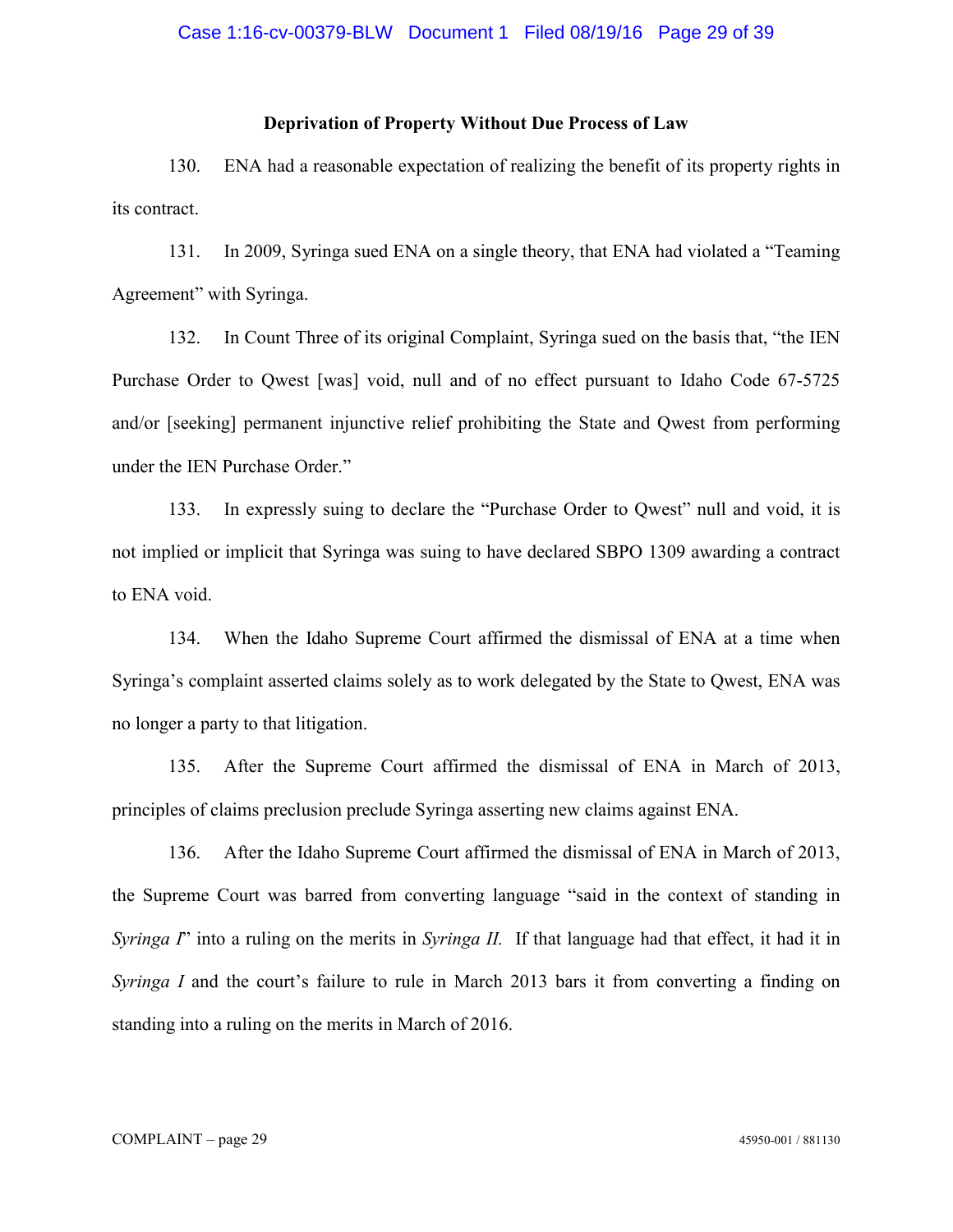## Case 1:16-cv-00379-BLW Document 1 Filed 08/19/16 Page 30 of 39

137. After ENA was dismissed in *Syringa I,* ENA could no longer be sued on any theory that could have been asserted by Syringa in its original complaint.

138. By allowing Syringa to amend its complaint and issue service to ENA after Syringa I, the State of Idaho has denied ENA due process of law.

139. In converting ENA's motion to dismiss on the basis of claims preclusion, which would have determined whether ENA was properly a party to the litigation, to a motion for summary judgment, and then granting Syringa's motion for summary judgment finding that both the ENA and Qwest contracts with the State were void, ENA has been denied notice and opportunity to be heard.

140. Throughout *Syringa I* and *Syringa II*, the State of Idaho continuously and unreservedly defended its contracts. Even when the Idaho Supreme Court raised a concern about the procurement process, the State of Idaho continued to defend the contract and to request services, and the continuation of services, by ENA under its contract.

141. In now asserting for the first time that its contract with ENA was void ab initio, The State is taking a position, asserting an argument and pursuing a claim that it never asserted, argued or briefed in the course of six years of litigation with Syringa.

142. The State is precluded from asserting that its contract with ENA is void ab initio, or that it can avoid payment for services that it ordered on the basis that its unilateral action were declared to have voided the contract five years into the performance of that contract.

143. The State of Idaho has taken intentional steps to deprive ENA of its property rights in its contract with the State.

144. The State of Idaho, acting through its Director of Administration, Executive Branch, Legislative Branch and Attorney General, all acting under the color of state law, have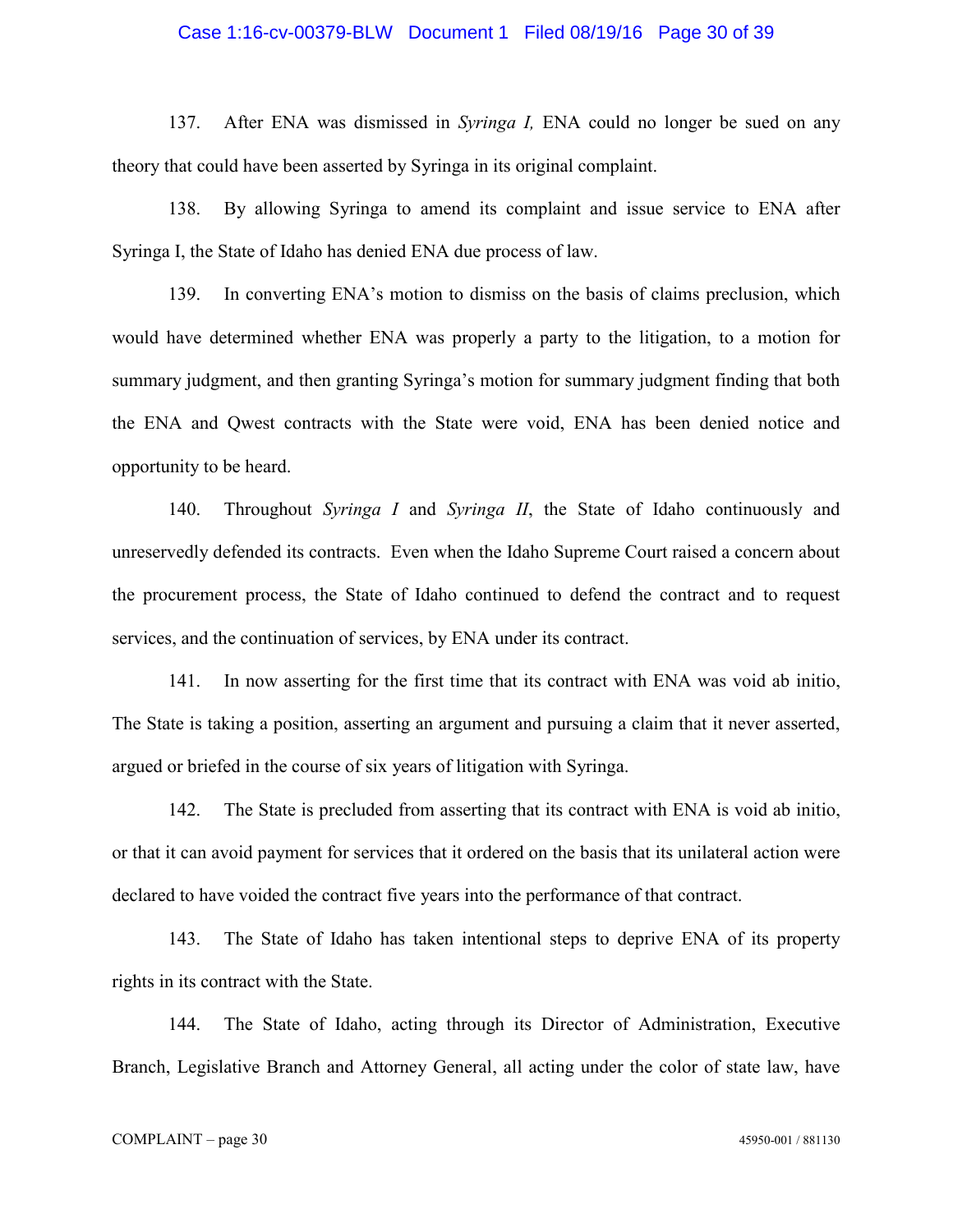## Case 1:16-cv-00379-BLW Document 1 Filed 08/19/16 Page 31 of 39

acknowledged that their conflicting acts have deprived, and are depriving, ENA of its property rights, including specifically its right to payment for the services requested by and rendered to the State of Idaho under its contract.

145. The demand of the Attorney General is based upon a ruling of the Idaho Supreme Court.

146. The ruling of the Idaho Supreme Court against ENA was based upon faulty and inadequate procedures, applications of the Idaho Rules of Civil Procedure and substantive law.

147. The ruling of the Supreme Court was based upon civil procedures and interpretations of established law that violate the fundamental "rule of law" and violate the Fifth and Fourteenth Amendments to the Constitution of the United States of America, and Article I, Sec. 13 of the Constitution of the State of Idaho.

148. After the ruling by the Idaho Supreme Court in *Syringa II*, ENA has no adequate state law remedies.

## **Actions and/or Omissions Under Color of State Law**

149. The acts and/or omissions of the State of Idaho, Mike Gwartney, former director and Robert Geddes, current director of the Department of Administration, State Agencies, the Districts, and the Idaho Attorney General, all acting under color of state law, constitute: the taking of ENA's private property without just compensation in violation of 42 U.S.C. §1983, the Fifth Amendment, incorporated by the Fourteenth Amendment, of the United States Constitution, and Art. I, §14 of the Constitution of the State of Idaho, violation of the contracts clause in violation of 42 U.S.C. § 1983, Art. I, §10 of the United States Constitution, and Art. I, § 16 of the Constitution of the State of Idaho; and a violation of ENA's right to due process of law in violation of 42 U.S.C. § 1983, the Fifth Amendment, incorporated by the Fourteenth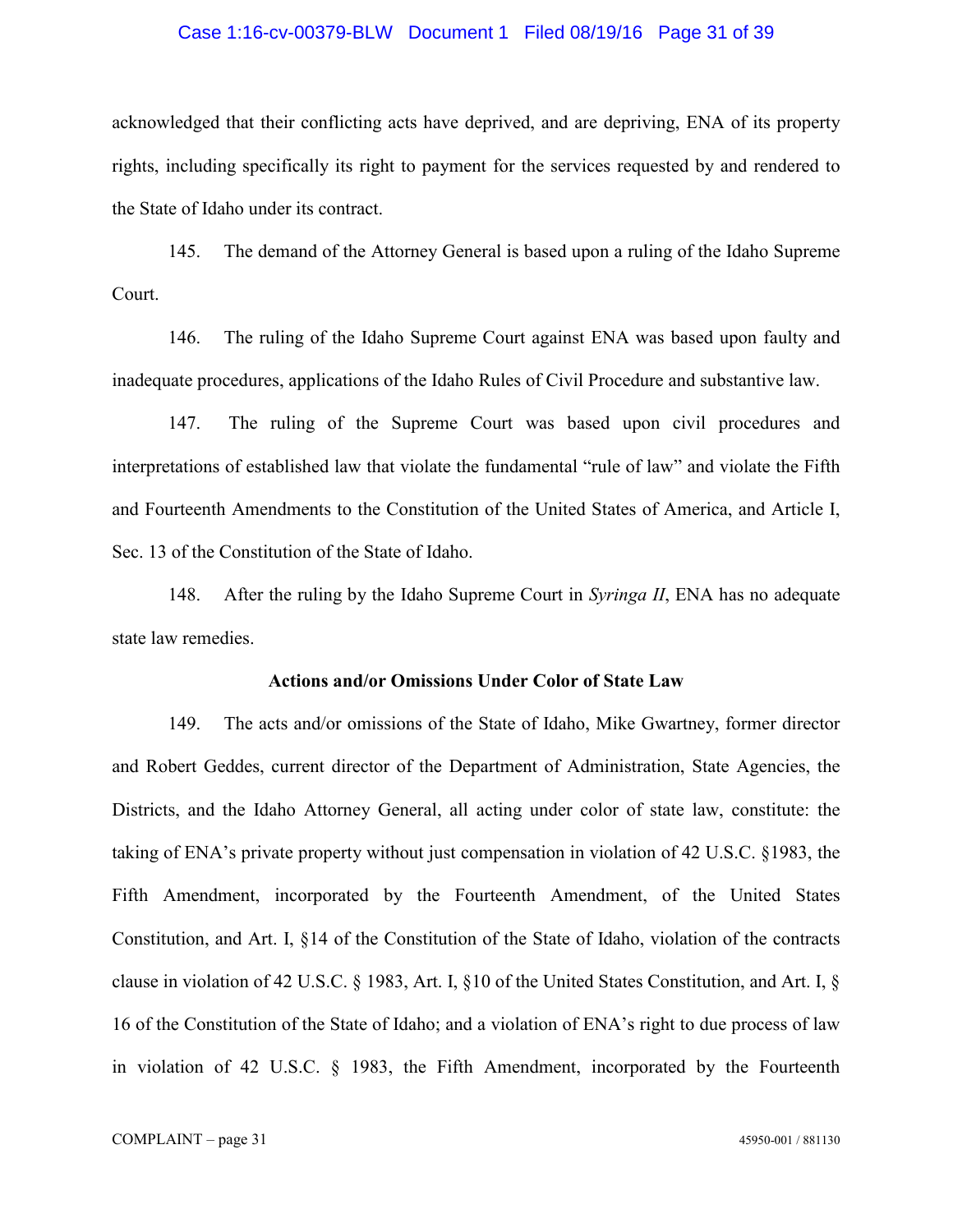## Case 1:16-cv-00379-BLW Document 1 Filed 08/19/16 Page 32 of 39

Amendment, of the United States Constitution, and Art. I, §13 of the Constitution of the State of Idaho.

150. ENA has suffered damages as a consequent, proximate and foreseeable, result of these acts and/or omissions, and is entitled to recover just compensation for the benefits it was entitled to under the original SBPOs with the State and the Qwest Total Advantage Agreement with ENA, presently estimated at no less than \$18,500,000, plus interest, and all reasonable costs of litigation, including attorney's fees and court costs. 42 U.S.C. §1988.

# **COUNT II Theft of Telecommunications Services**

151. ENA restates here the previous paragraphs of this Complaint.

152. Under the laws of the State of Idaho, "[i]t is theft of telecommunications services to use, receive, or control telecommunications services without paying the pecuniary consideration regularly charged by the supplier of the telecommunication services used, received or controlled." Idaho Code § 18-6713(4).

153. "'Telecommunication service' means a service which, in exchange for a pecuniary consideration, provides or offers to provide transmission of messages, signals, facsimiles, video images or other communication between persons who are physically separated from each other by means of telephone, telegraph, cable, wire, or the projection of energy without physical connection." Idaho Code § 18-6713(1)(i).

154. ENA has provided telecommunication services to State Agencies and the Districts in Idaho as defined by Idaho Code  $\S$  18-6713(1)(i).

155. The Defendant State Agencies and Districts have used, received, and controlled ENA's telecommunication services without paying the pecuniary consideration regularly charged by ENA for the telecommunication services that they used, received and controlled.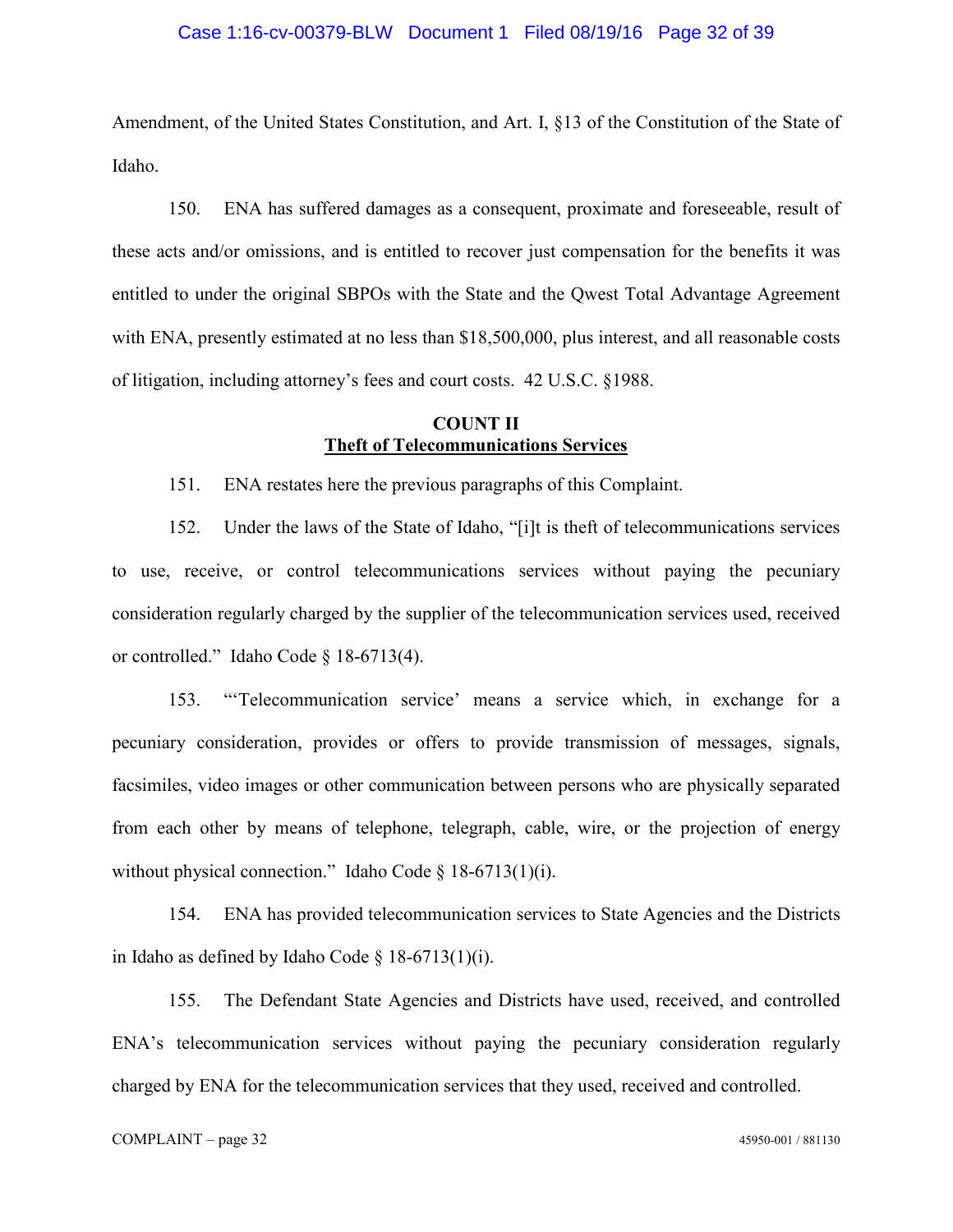## Case 1:16-cv-00379-BLW Document 1 Filed 08/19/16 Page 33 of 39

156. "Actual knowledge by the supplier of the telecommunication services that a person is or has been using, receiving or controlling the services shall not be a defense to the crime of theft of telecommunication services." Idaho Code § 18-6713(4)(a).

157. "The supplier of telecommunication services which is directly affected by the commission of [theft of telecommunications services] shall, regardless of whether there was a criminal conviction, have a civil cause of action against the person who commits any of the prohibited acts." Idaho Code § 18-6713(9)

158. The term "person," as used in Chapter 67 of the Idaho Penal Code, includes "any employee or agent of the state or political subdivision thereof and any individual, partnership, association, joint stock company, trust, cooperative, or corporation." Idaho Code § 18-6701(5).

159. ENA is entitled to recover its actual damages, presently estimated at over \$5,000,000, plus interest, and all reasonable costs of litigation, including attorney's fees and court costs. Idaho Code § 18-6713(9).

# **COUNT III Breach of Implied Contract**

160. ENA restates here the previous paragraphs of this Complaint.

161. To the extent that there is no other binding agreement between the parties, the terms and existence of a contract for the sale of telecommunications services between ENA and the State are demonstrated by the conduct of the parties, with the request for continued services by the State and the performance of those services by ENA.

162. Specifically, the circumstances here imply a request by the State for the performance of IEN and state agency services by ENA; the circumstances imply a promise by the State to compensate ENA for such performance; and ENA performed the services as requested.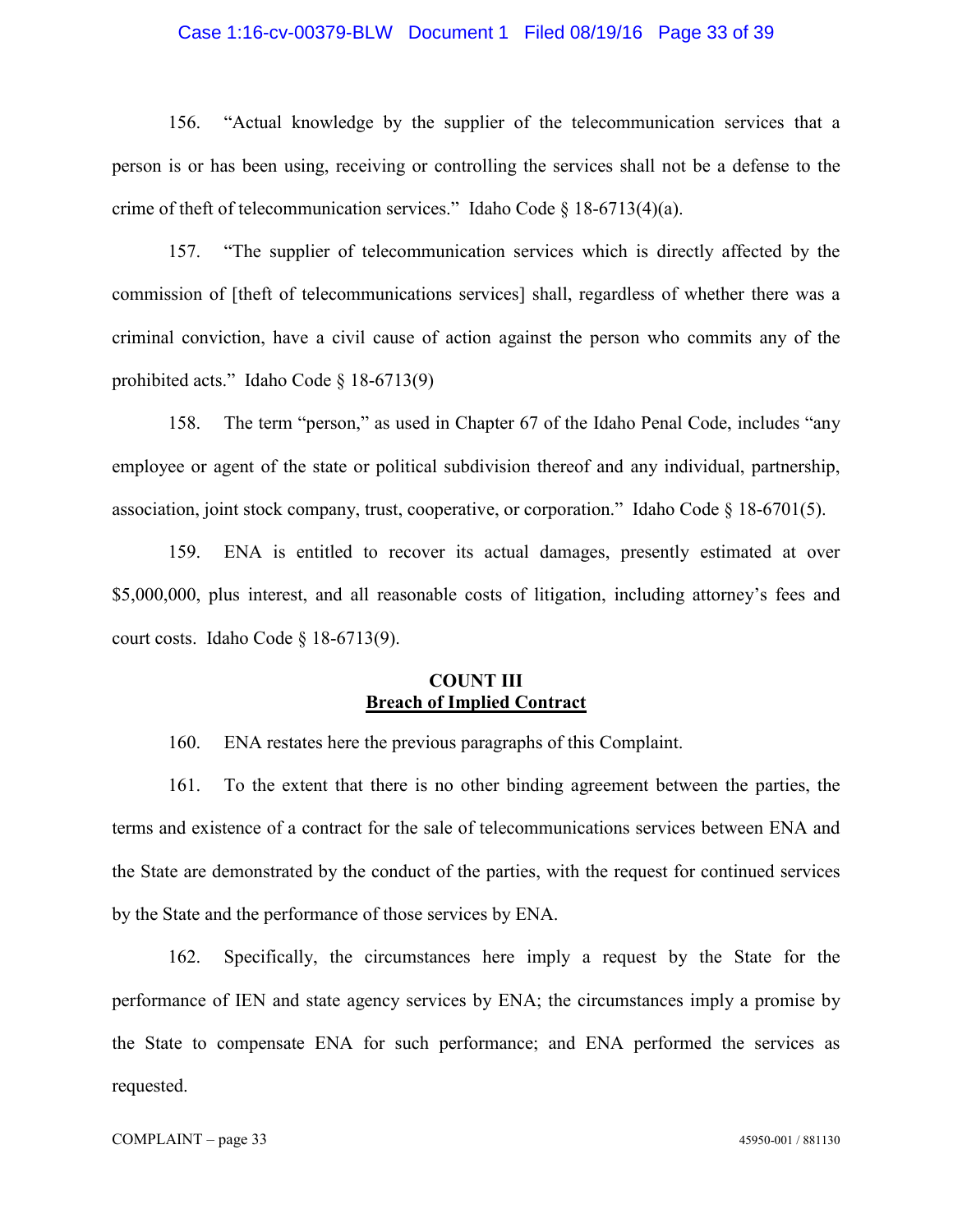163. This implied-in-fact contract is given the same legal effect as any other contract.

164. Thus, there is a contract between ENA and the State for telecommunications services.

165. ENA has performed its obligations under that contract.

166. The State has breached the contract by failing to pay for services rendered.

167. ENA has suffered damages from this breach, presently estimated at no less than \$4,000,000, plus interest.

# **COUNT IV Promissory Estoppel**

168. ENA restates here the previous paragraphs of this Complaint.

169. The State, through its agents, made promises to ENA that it would receive payment for all services provided to the State and the State knew that if ENA did not receive said payments, it would cause a substantial loss to ENA.

170. ENA reasonably and justifiably relied on the State's promises to its substantial economic detriment by providing essential services to the State, as well as by making substantial investments in rural infrastructure to serve the State.

171. The substantial loss to ENA was caused by ENA's acting in reliance on the State's promises.

172. ENA has suffered damages from its reliance on the State.

# **COUNT V Unjust Enrichment**

173. ENA restates here the previous paragraphs of this Complaint.

174. To the extent that there is no binding agreement between the parties, the State and the school districts within it have been unjustly enriched by ENA under circumstances that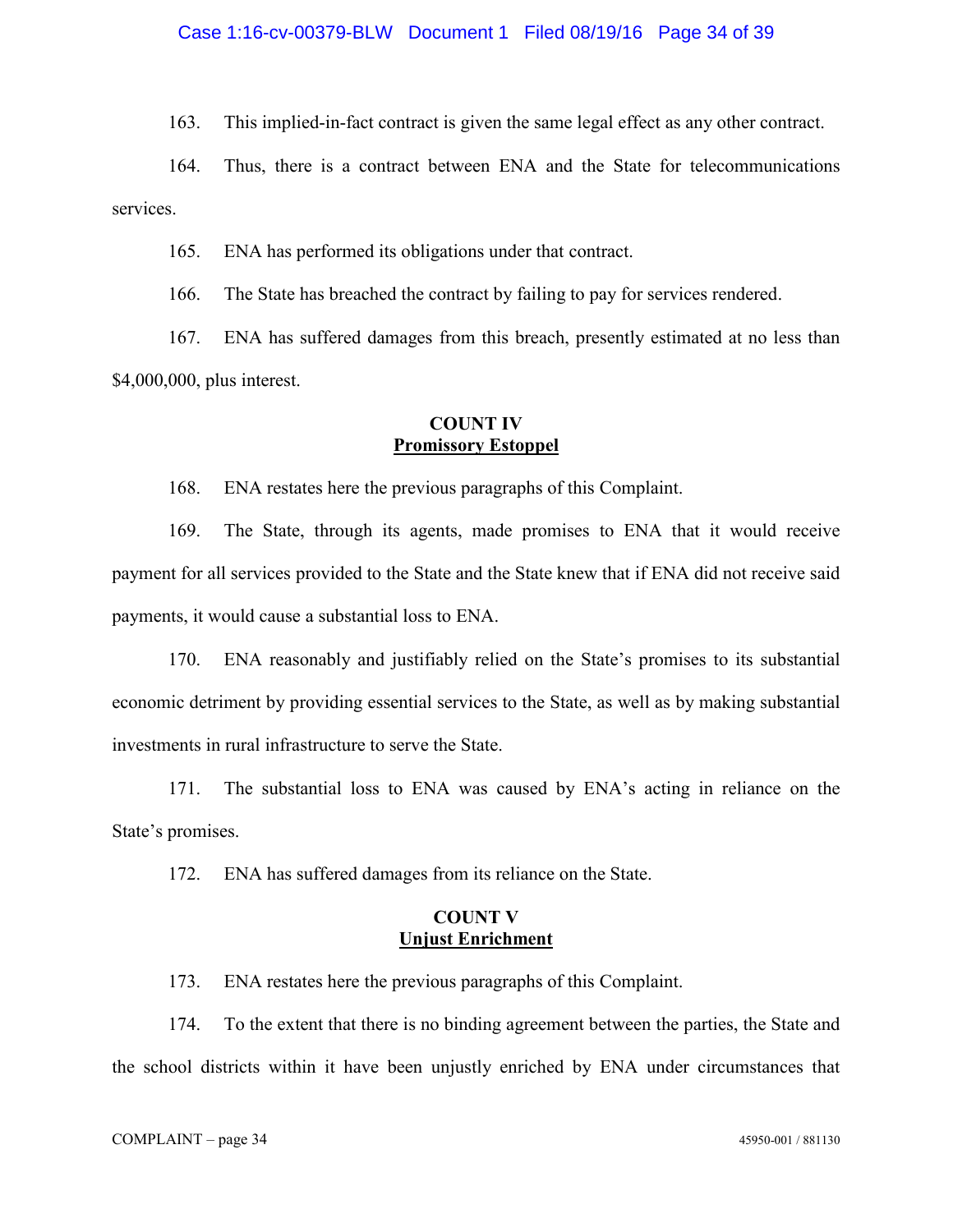## Case 1:16-cv-00379-BLW Document 1 Filed 08/19/16 Page 35 of 39

require the State, State Agencies, and the Districts to compensate ENA for the unjust gain to the State, its agencies, and the Districts.

175. ENA has provided essential and valuable services to the State, its agencies, and the Districts, conferring substantial benefits upon the State, its agencies, the Districts, and the State's citizens.

176. ENA has also made substantial investments in rural infrastructure to serve the State, conferring substantial benefits upon the State, its agencies, the Districts, and the State's citizens.

177. The State, its agencies, and Districts requested these benefits, accepted them, and enjoyed their use.

178. Under the circumstances, it would be unjust for the State and the Districts to retain the benefits without compensating ENA for their full value.

# **COUNT VI Quantum Meruit**

179. ENA restates here the previous paragraphs of this Complaint.

180. In spite of the fact that the agreement between the parties has been declared void, ENA has conferred benefits on the State of Idaho, its agencies, and the Districts within it, in the form of goods and/or services.

181. The State, its agencies, and the Districts have accepted and retained those benefits.

182. ENA is entitled to recover from the State, its agencies, and/or the Districts the value of those benefits, presently estimated at no less than \$4,000,000, plus interest, under an implied-in-fact contract under ordinary principles of equity and justice.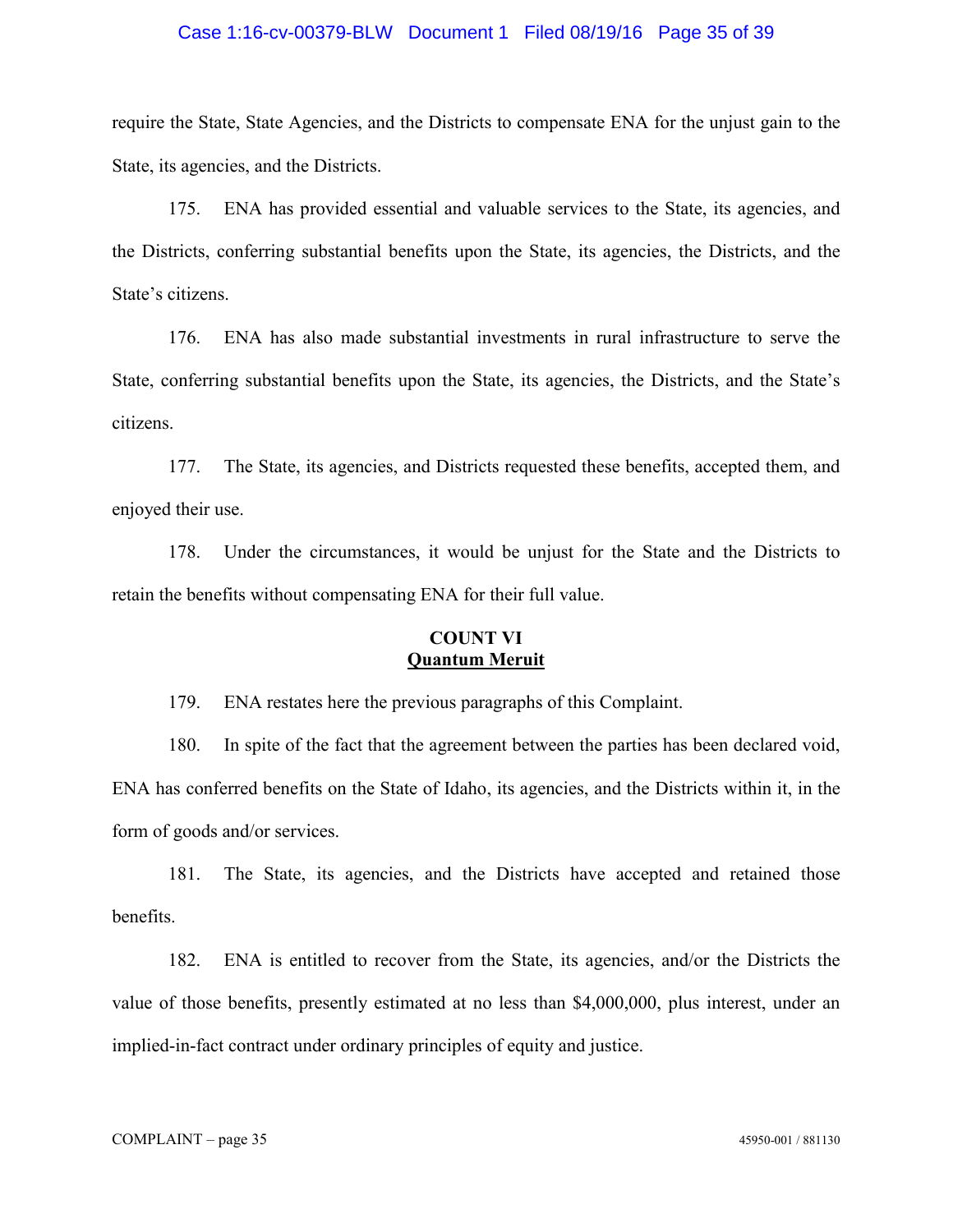## **COUNT VII Injunctive Relief**

183. ENA restates here the previous paragraphs of this Complaint.

184. The State of Idaho has deprived ENA of its rights to substantive and procedural due process of law by declaring ENA's contract with the State void ab initio five years into the performance of that contract.

185. The Attorney General by letter dated August 10, 2016, has now demanded repayment of all sums paid by the State to ENA for the IEN, asserting that I.C. § 67-5725 imposes a legal duty to seek recovery of these payments, insisting that the payments have been interpreted as "advances" under the statute.

186. These payments received by ENA were not advances because they were not payments paid prior to services being provided under the contract.

187. The Acting Director of the Department of Administration has admitted that these payments are not advances.

188. There is a real, actual, and substantial controversy between the parties regarding the interpretation of "advances" under Idaho law and I.C. § 67-5725.

189. The State of Idaho's action of seeking repayment constitutes an illegal taking.

190. State breach of contract claims are not adequate to vindicate ENA's rights due to the State's violation of the State's procurement law.

191. ENA seeks injunctive relief prohibiting the State of Idaho from attempting to illegally seek repayment.

192. Unless injunctive relief is ordered, ENA's rights to due process will be violated and it will suffer irreparable injury. Injunctive relief may prevent the State from causing injury to ENA.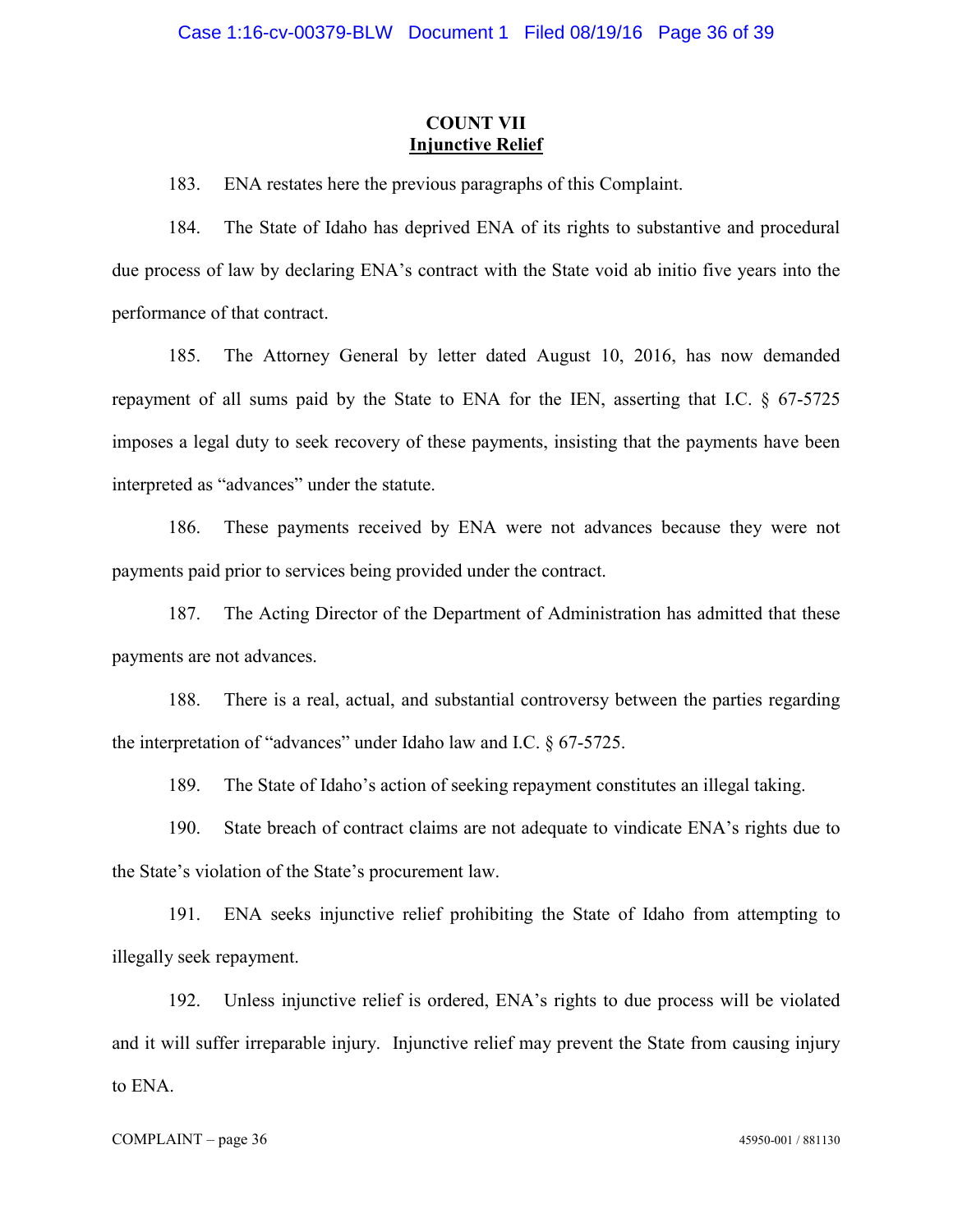## Case 1:16-cv-00379-BLW Document 1 Filed 08/19/16 Page 37 of 39

193. ENA has a high probability of success on the merits of its claim since the State has admitted the payments to ENA were paid for services provided by ENA under the contract and the State never took a position that the IEN contracts were void ab initio prior to the August 10, 2016 Demand. The actions seeking to recover these payments are serious issues concerning ENA's due process rights. The importance of the protection of ENA's due process rights outweighs any hardship that the State may suffer from affording ENA due process.

## **COUNT VII 28 U.S.C. § 2201 Declaratory Judgment**

194. ENA restates here the previous paragraphs of this Complaint.

195. As stated above, real, actual, and substantial controversy exists between the parties in that the defendants have denied ENA's rights as described herein, and Defendant Attorney General has sought to exercise authority not vested in him in a manner that further deprives ENA of its constitutional rights. Moreover, the demand by the Attorney General puts ENA in a dilemma that it was the purpose of the Declaratory Judgment Act to ameliorate in that compliance with the unlawful demand made on ENA will be costly and non-compliance may also be costly. The validity of this controversy is therefore ripe for review.

196. ENA seeks a declaration that I.C. § 67-5725 does not require ENA to repay all amounts paid to it under the IEN and that said statute, if applied as the Attorney General demands, is unconstitutional under the Contracts, due process, and takings clauses of the United States Constitution and Constitution of the State of Idaho.

## **ATTORNEYS' FEES AND COSTS**

For the reasons set forth in this Complaint, ENA has incurred and will continue to incur attorneys' fees and costs in connection with this lawsuit. Pursuant to Idaho Code §§ 12- 101, 12-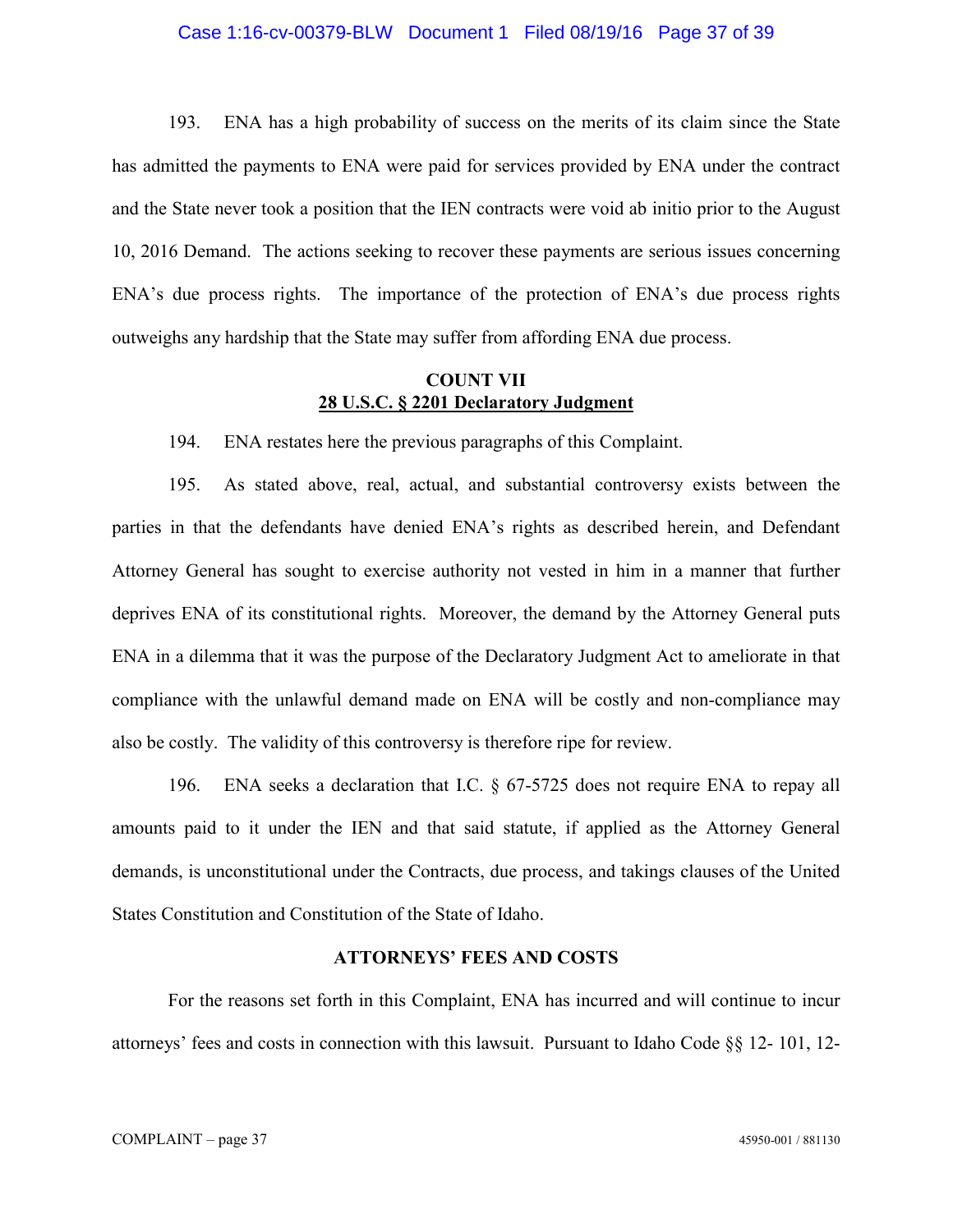117, 12-120(3), 12-121, 18-6713, and 42 U.S.C. § 1988, ENA is entitled to its reasonable attorneys' fees and costs incurred in the prosecution of this matter.

## **DEMAND FOR JURY TRIAL**

ENA demands a trial by jury on all issues so triable.

# **PRAYER FOR RELIEF**

WHEREFORE, ENA requests the following relief:

- 1. Judgment for damages against the Defendants in favor of ENA, the exact amount of which is unknown and which will be proven at trial;
- 2. A permanent injunction enjoining the State from further violations of ENA's Constitutional rights including, but not limited, enjoining the State from seeking to recover payments previously made for services rendered, and enjoining the State from denying its obligation to pay for services that it expressly ordered, received and approved for payment from ENA;
- 3. A declaratory judgment that I.C. § 67-5725 does not require ENA to repay all amounts paid to it under the IEN and that said statute, if applied as the Attorney General demands, is unconstitutional under the Contracts, due process, and takings clauses of the United States Constitution and Constitution of the State of Idaho;
- 4. An award of costs and attorneys' fees to ENA in connection with this litigation as allowed by law; and
- 5. Such other and further relief as the Court deems just and equitable.